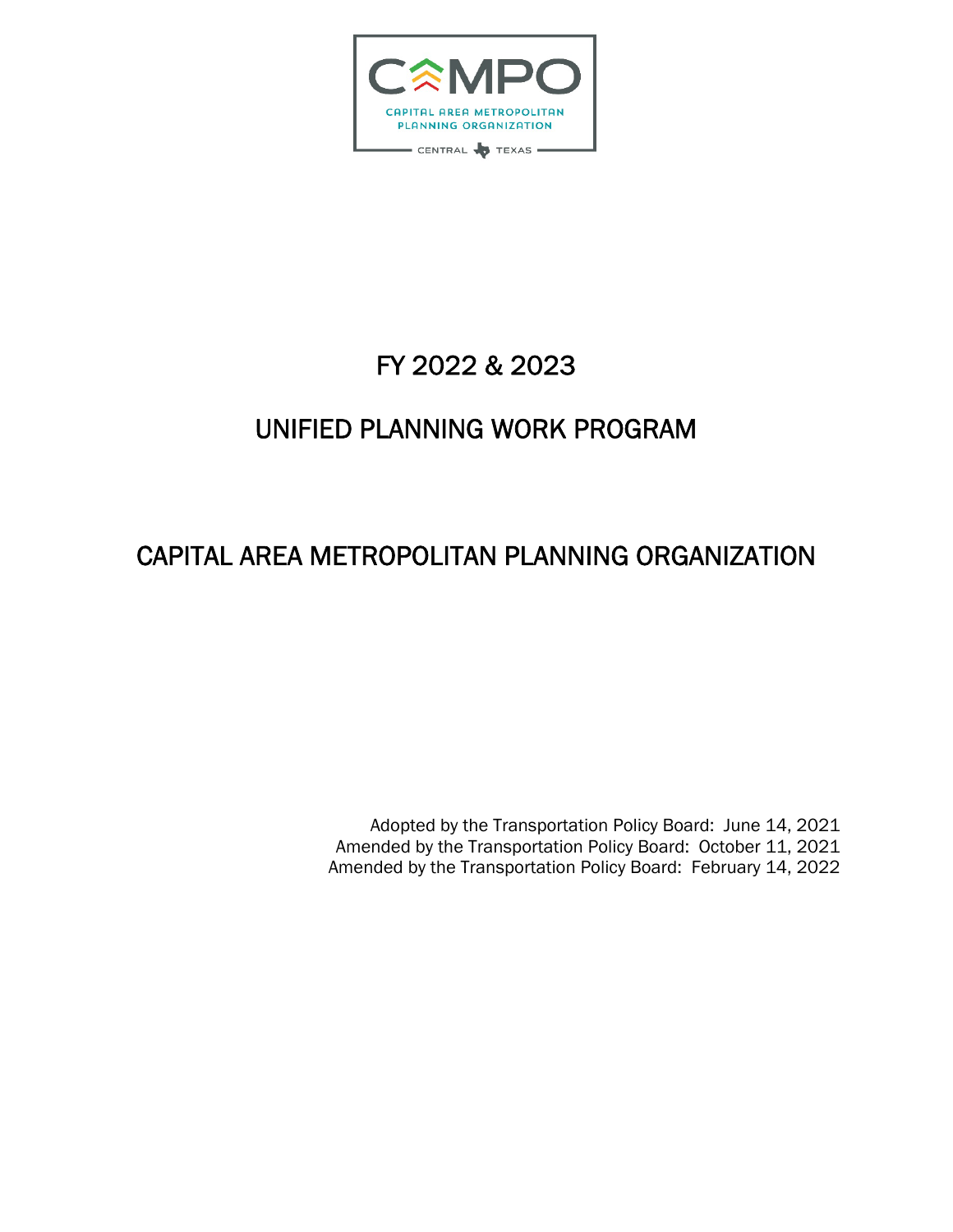# Credit and Disclaimer Statement

Prepared in cooperation with the Texas Department of Transportation and the U.S. Department of Transportation, Federal Highway Administration and Federal Transit Administration. This report was funded in part through grant[s] from the Federal Highway Administration [and Federal Transit Administration], U.S. Department of Transportation. The views and opinions of the authors [or agency] expressed herein do not necessarily state or reflect those of the U.S. Department of Transportation.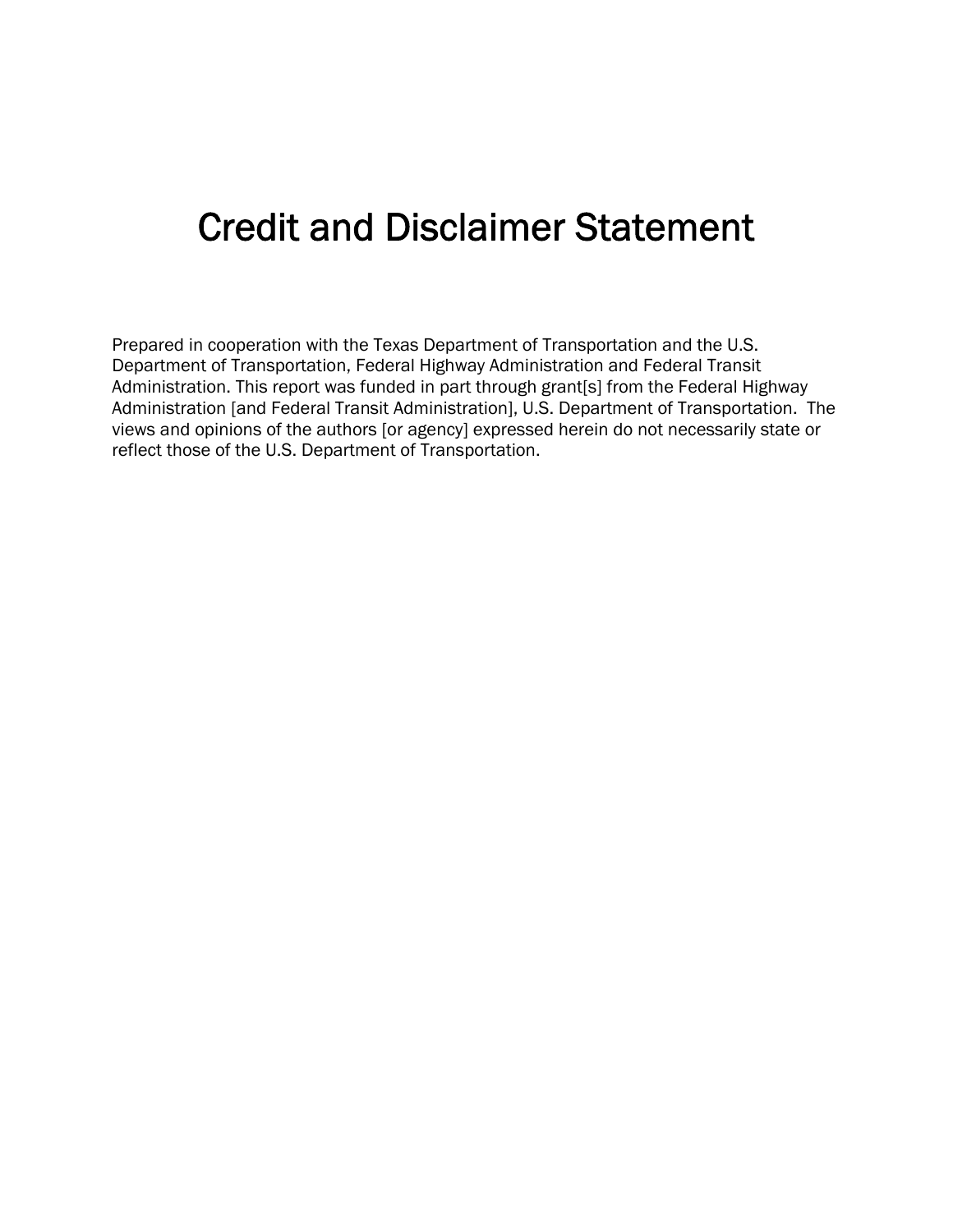- I. **INTRODUCTION** The Federal Aid Highway Act of 1962 promulgated the requirement that all urban areas of 50,000 or more population develop and maintain a comprehensive, cooperative, and continuing (3-C) transportation planning process. The process would establish a transportation plan and provide the procedure by which it would be maintained and revised on a continuing basis.
	- A. PURPOSE The Unified Planning Work Program (UPWP) provides descriptive details for the Capital Area Metropolitan Planning Organization (CAMPO) planning process for FYs 2022- 2023. This activity is required under federal law defining the responsibilities of Metropolitan Planning Organizations (MPO). The UPWP serves as the document for identifying ways to carry out the continuing, cooperative and comprehensive transportation planning process in the six-county Capital Area in Central Texas. An MPO is required to perform all planning tasks set forth in federal laws and regulations, many of which are conducted annually. However, some tasks require more than one year to complete and are carried forward from one UPWP to the next. To effectively identify all work tasks, CAMPO prepares this UPWP with input from federal, state and local jurisdictions and transportation providers in the CAMPO region.

The appendices contain the following:

| Appendix A: Transportation Policy Board Membership          |
|-------------------------------------------------------------|
| Appendix B: Metropolitan Area Boundary Map                  |
| Appendix C: Debarment Certification                         |
| Appendix D: Lobbying Certification                          |
| Appendix E: Certification of Compliance                     |
| Appendix F: Certification of Internal Ethics and Compliance |
|                                                             |

# FAST Act Planning Factors

FAST Act contains ten broad planning areas that should be considered when developing plans and programs. The work tasks contained in the FYs 2022 - 2023 UPWP have considered the following ten areas, some more directly than others:

- 1. Support the economic vitality of the metropolitan area, especially by enabling global competitiveness, productivity, and efficiency.
- 2. Increase the safety of the transportation system for motorized and nonmotorized users.
- 3. Increase the security of the transportation system for motorized and nonmotorized users.
- 4. Increase accessibility and mobility of people and freight.
- 5. Protect and enhance the environment, promote energy conservation, improve the quality of life, and promote consistency between transportation improvements and State and local planned growth and economic development patterns.
- 6. Enhance the integration and connectivity of the transportation system, across and between modes, for people and freight.
- 7. Promote efficient system management and operation.
- 8. Emphasize the preservation of the existing transportation system.
- 9. Improve the resiliency and reliability of the transportation system and reduce or mitigate storm water impacts of surface transportation; and
- 10.Enhance travel and tourism.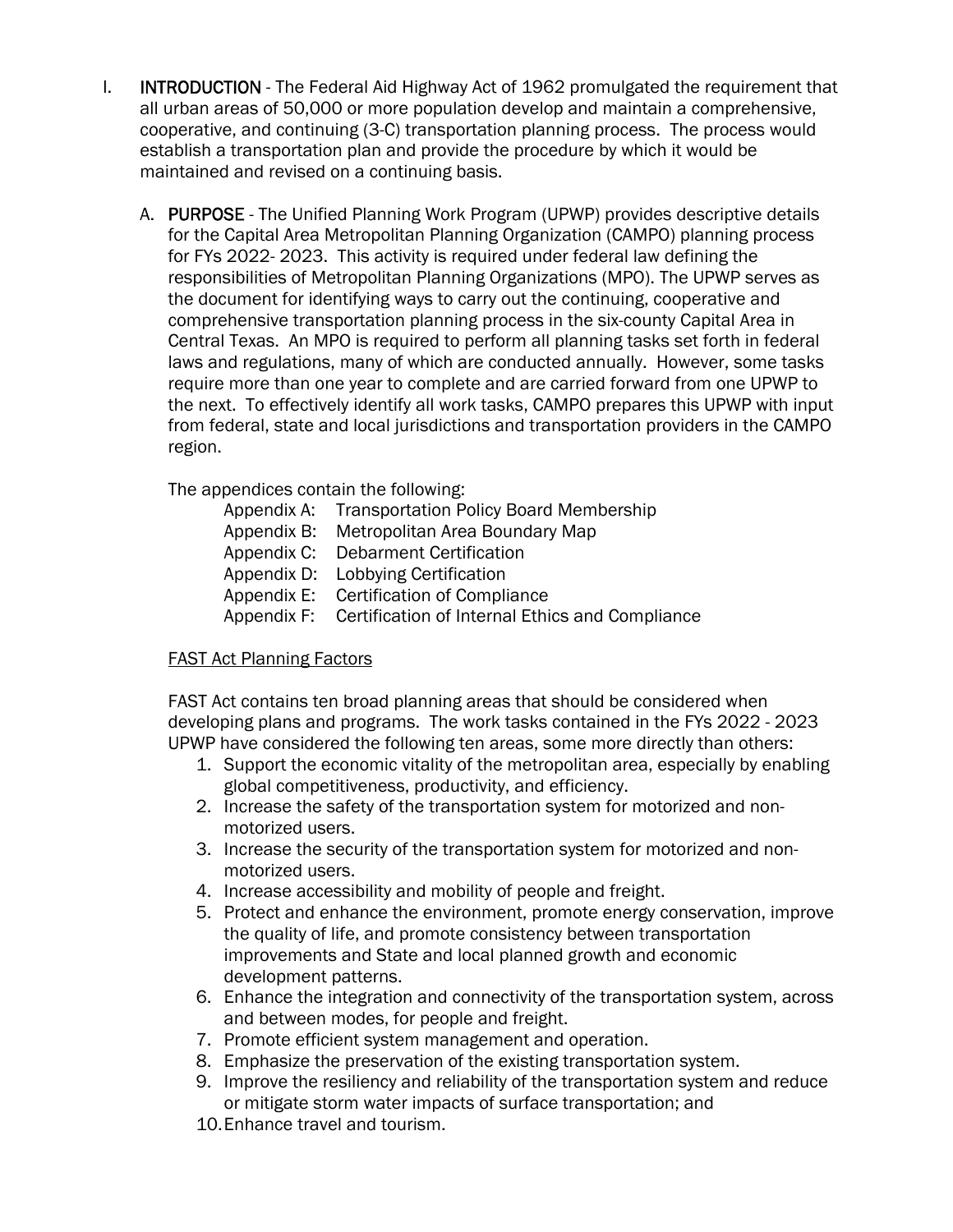Further, the work tasks consider the federal performance goals in the following seven areas:

- 1. Safety
- 2. Infrastructure Condition
- 3. Congestion Reduction
- 4. System Reliability
- 5. Freight Movement and Economic Vitality
- 6. Environmental Sustainability
- 7. Reduced Project Delivery Delays
- B. DEFINITION OF AREA The CAMPO planning area includes all of Bastrop, Burnet, Caldwell, Hays, Travis and Williamson Counties (Appendix B) and the cities and villages in each of the six counties (a comprehensive list of these jurisdictions can be found at www.campotexas.org). By federal definition, CAMPO's planning area must at least include the urbanized area (as defined by the U.S. Bureau of the Census) and the contiguous area that may reasonably be expected to become urbanized in the next 20 years.

During the 2010 census, a very small portion of Guadalupe County was included as a part of the newly urbanized area of San Marcos. San Marcos intends to remain part of CAMPO. Therefore, an agreement was developed between CAMPO and the Alamo Area MPO (AAMPO) regarding the roles and responsibilities of each MPO concerning this portion of Guadalupe County. CAMPO agrees that staff will meet as needed to review progress of planning efforts to discuss key findings from program activities and to discuss the scope, plans, and implementation of activities. To help ensure continuity of federal and state funds, CAMPO agrees to abide by the methodology and process used to allocate funds to the respective MPOs. CAMPO agrees to abide by the methodology and process currently used to allocate federal transportation planning funds to the respective MPOs. CAMPO agrees to work with the AAMPO to identify the need for corridor projects that cross the CAMPO and AAMPO planning area boundary.

C. ORGANIZATION - The Transportation Policy Board (Appendix A), develops regional transportation policy, allocates state and federal funding to implement the short- and long-range transportation plans for CAMPO. The Policy Board consists of 21 elected and appointed county, city, Texas Department of Transportation (TxDOT) and Capital Metropolitan Transportation Authority (CMTA) officials.

Other committees, task forces or study groups may be formed from time-to-time throughout the year as necessary.

CAMPO currently operates with various professional staff positions. The professional staff covers the tasks listed in the UPWP. Depending on the budget and/or work tasks to be completed, CAMPO may employ a varying number of consultants, interns, permanent, or temporary personnel.

#### Functional Responsibilities of Planning Agencies

For the transportation planning process to function properly, the agencies involved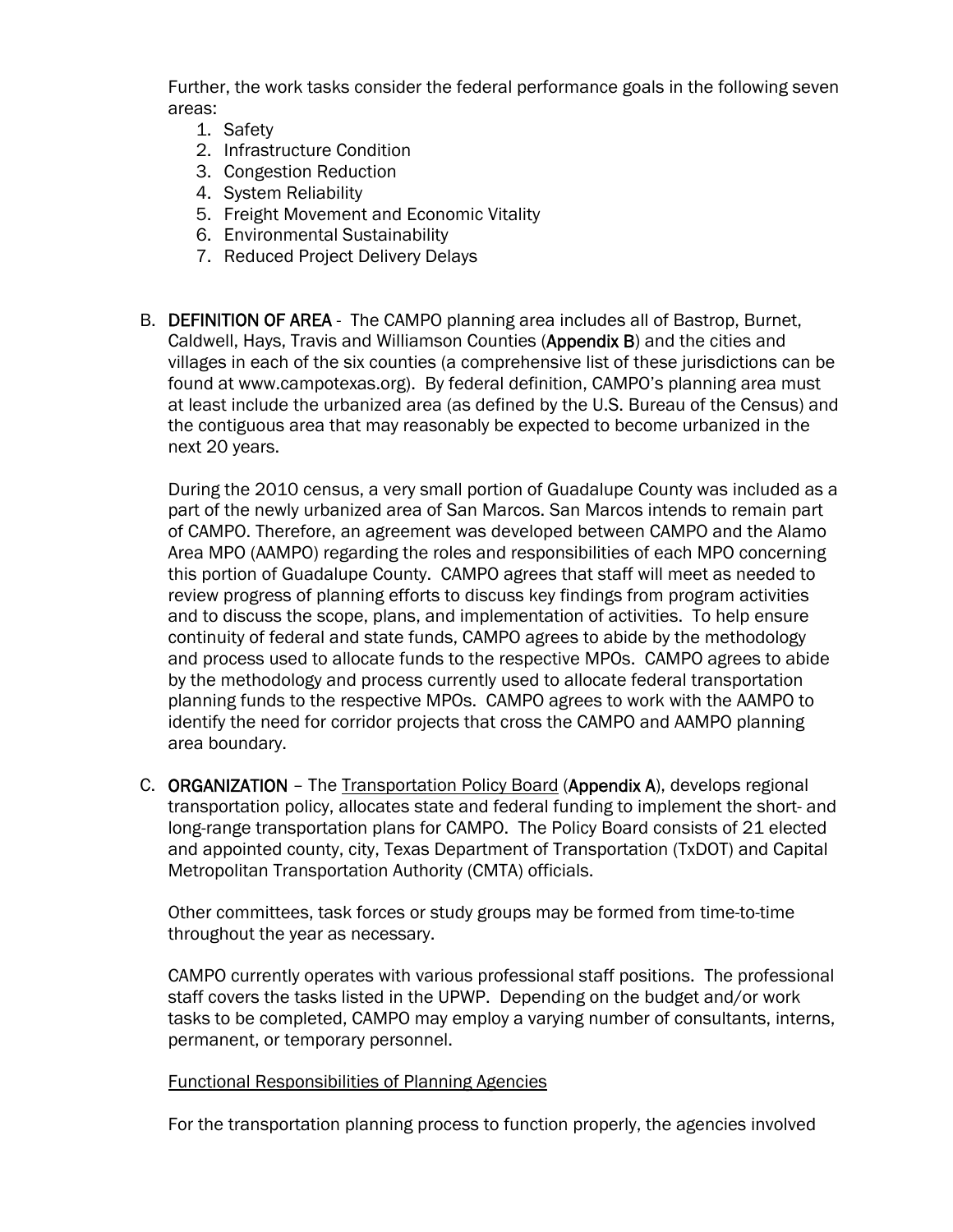must work together cooperatively. The Transportation Policy Board (TPB), the Texas Department of Transportation (TxDOT), Central Texas Regional Mobility Authority (CTRMA), Capital Metro, Capital Area Rural Transportation System (CARTS) and the local governments within the planning area are responsible for carrying out the urban transportation planning process consistent with local agreements. This process includes planning for roadways, bicycling facilities, pedestrian facilities, freight movement, passenger rail, and transit.

The following descriptions of functional responsibilities for each agency are not intended to limit the participation of any agency or local government in the study. Rather, they are brief descriptions of primary responsibilities.

Metropolitan Planning Organization - The MPO, in cooperation with CTRMA, mass transit operators, planning agencies and local governments:

- 1) Is responsible for carrying out and maintaining the urban transportation planning process to include:
	- a. Cooperative decision-making, principally, by elected officials of local governments.
	- b. Unified Planning Work Program (UPWP),
	- c. Transportation Improvement Program (TIP),
	- d. Metropolitan Transportation Plan (MTP), and
	- e. Congestion Management Process (CMP).
- 2) Executes contracts and/or agreements necessary to carry out the work outlined in the UPWP.
- 3) Develops and maintains transportation databases and analytical tools.

MPO staff has the following general responsibilities:

- 1) Provide staff support to the Transportation Policy Board (TPB), the Technical Advisory Committee (TAC), and committees of the Policy Board and TAC.
- 2) Review and report on items on the agenda(s) for the TPB, TAC, and appropriate committees.
- 3) Coordinate and perform the planning and data collection activities contained in the UPWP.
- 4) Prepare and submit an annual budget outlined in the UPWP for approval.
- 5) Receive and review all bills from consultants that the MPO has contracted with to perform work outlined in the UPWP.
- 6) Submit requests for reimbursement to the appropriate federal and/or state agencies for work performed according to the UPWP.
- 7) Prepare and submit grant applications for federal/other assistance in transportation planning, and related fields, as appropriate.
- 8) Prepare and submit the annual performance and expenditure report and annual project listing.
- 9) Coordinate the activities for the development and maintenance of the Unified Planning Work Program, the long-range Metropolitan Transportation Plan and the Transportation Improvement Program.
- 10) Refine and maintain a process for engaging the public in the transportation planning process; and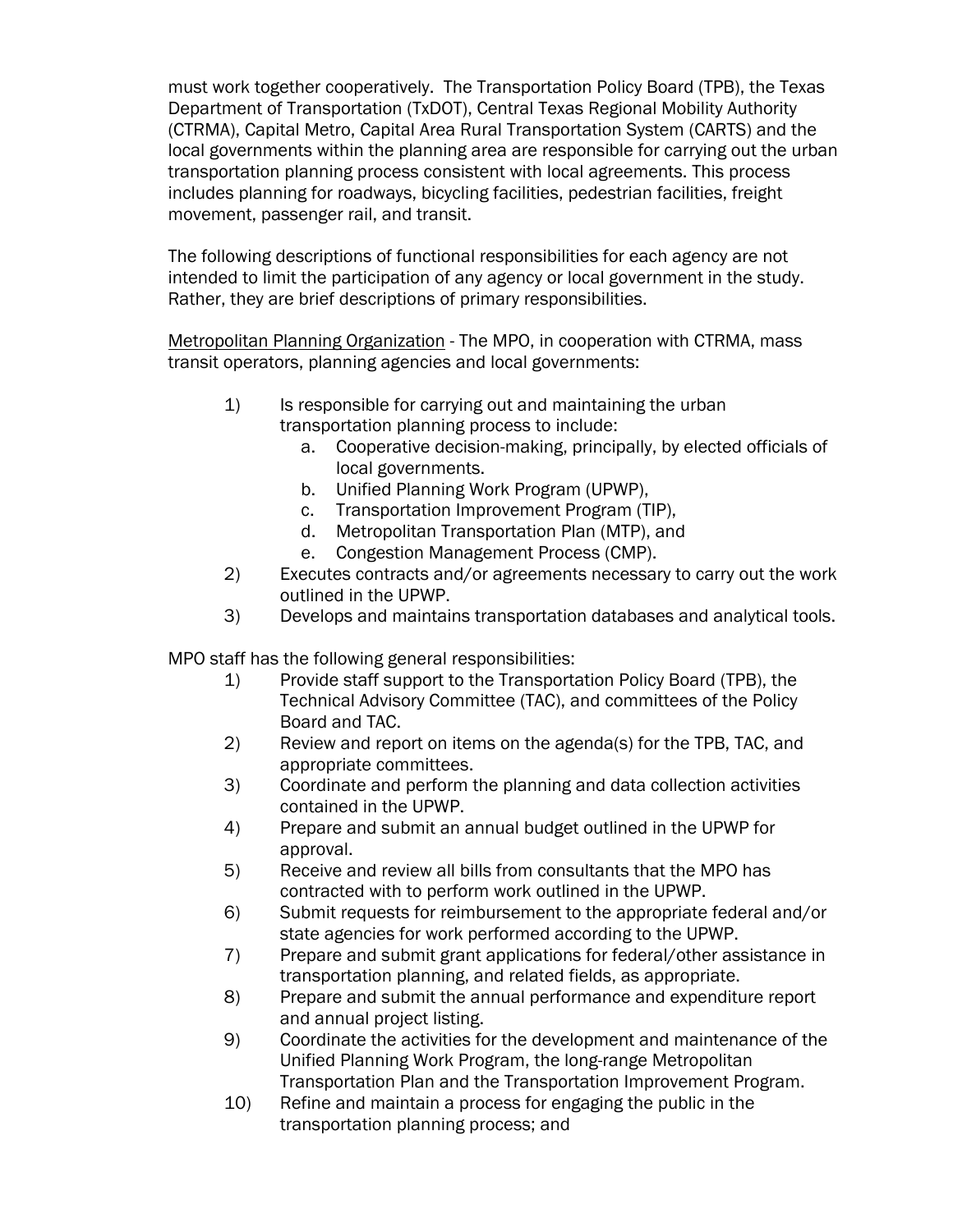- 11) Perform any other administrative duties as required by the Transportation Policy Board; and,
- 12) Ensure compliance with Title VI Civil Rights, Environmental Justice and other federal requirements related to CAMPO's operations, activities and programs.

#### Texas Department of Transportation

The Texas Department of Transportation (TxDOT), within the realm of transportation planning, has the following varied responsibilities for the CAMPO planning area:

- Highway planning.
- Participating and lead agency in appropriate transportation studies and environmental documents.
- Review of all FTA Section 5307, 5310 and Section 5311 capital grant applications that may involve state funding: and

In addition, TxDOT maintains certain transportation database files and forecasting models, and coordinates its planning efforts with the MPO through the UPWP.

#### Capital Area Rural Transportation System (CARTS)

CARTS is the rural public transportation provider for this region and has primary responsibility for rural transit planning and operations in the study area.

#### Capital Metropolitan Transportation Authority (Capital Metro)

Capital Metro is a provider of public transportation in the region. Capital Metro has primary responsibility for conducting various short and long-range transit studies, maintaining all transit data, and is responsible for transit planning and operation in the urban portion of the study area.

#### **Counties**

Williamson County acts as our fiscal agent and provides support for human resources, benefits, accounting, and information technology.

The Counties of Bastrop, Burnet, Caldwell, Hays, Travis and Williamson have the primary responsibility for the planning of all roads outside incorporated areas that are not on the State system. The counties also perform analyses on the state system in cooperation with the TxDOT – Austin District. The County coordinates its planning with TxDOT and incorporated areas in extraterritorial jurisdictional areas.

#### **Cities**

All jurisdiction cities in our planning area have the responsibility for the planning of all off-system roads within their incorporated area, and some have negotiated agreements with TxDOT to plan for roads on the state system as well in cooperation with TxDOT.

#### Public/Public and Public/Private Partnerships

The CAMPO region continues partnerships with local governments and transportation agencies and has actively pursued various partnerships with entities established to advance planning for and improve the area's transportation infrastructure.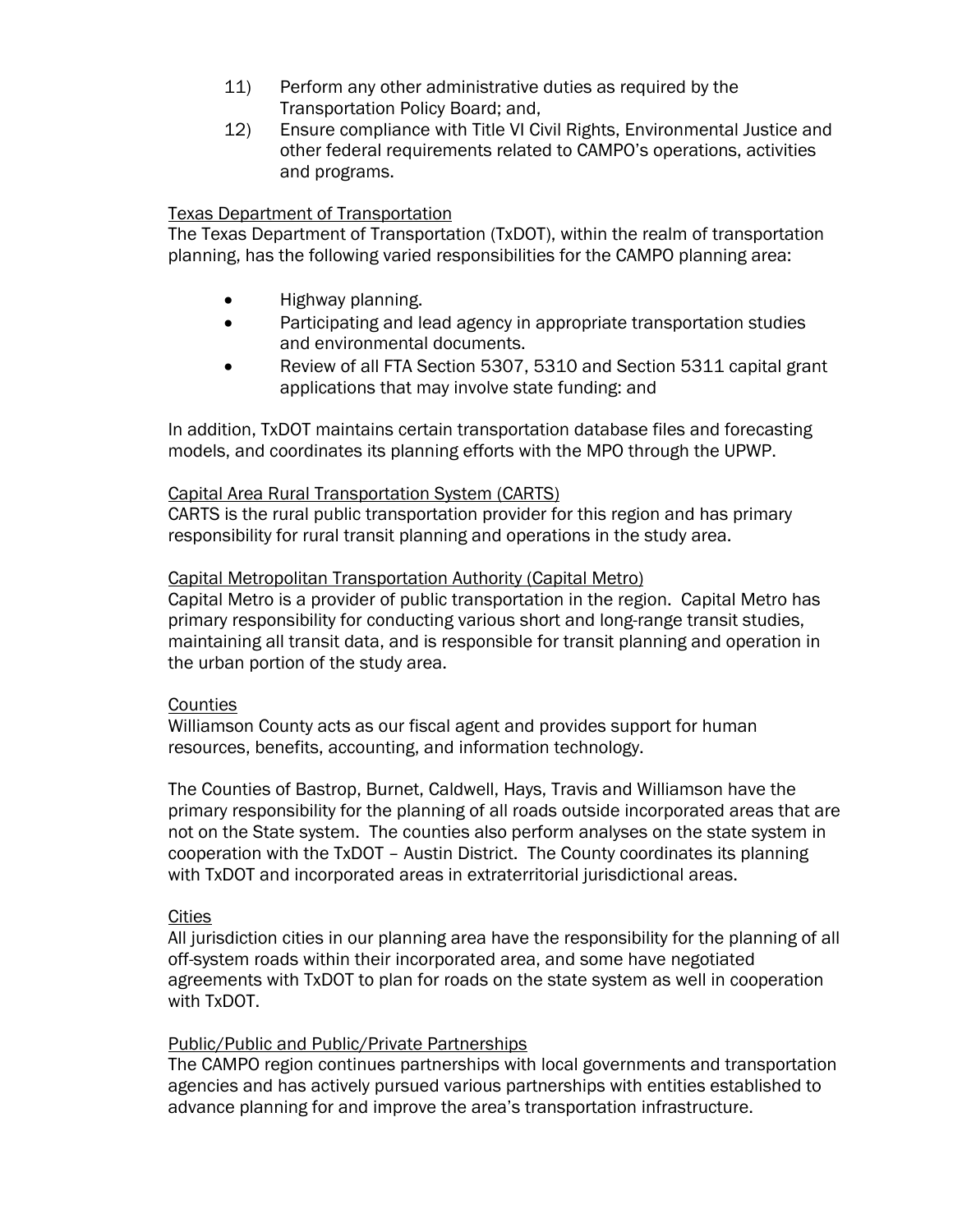- D. PRIVATE SECTOR INVOLVEMENT Consultants have been and will continue to be used on an as-needed basis in CAMPO's transportation programs and planning processes. In the past, CAMPO has used private sector consultants for a variety of services ranging from legal services to corridor studies to improvements to the regional travel demand model. The use of consultants will continue as needed.
- E. PLANNING ISSUES AND EMPHASIS The Federal Highway Administration and Federal Transit Administration have jointly issued Planning Emphasis Areas (PEAs). The PEAs are planning topical areas for MPOs and State DOTs to develop and identify work tasks for FY 2022 and 2023. The Planning Emphasis Areas are:
	- 1. MAP-21 Implementation Transition to Performance Planning and Programming: CAMPO continues to engage in performance-based planning and programming as required by MAP-21 and the FAST Act including the adoption of federal and state performance measures for Safety (PM1), Pavement/Bridge Conditions (PM2), System/Freight Performance (PM3) and Transit Asset Management (TAM). These performance measures are regularly updated, amended, and incorporated into the development of planning products including the Transportation Improvement Program and Regional Transportation Plan. Additionally, project programming and funding efforts undergo a rigorous performance-based evaluation process.
	- 2. Regional Models of Cooperation Ensure a regional approach to transportation planning by promoting cooperation and coordination across transit agency, MPO and state boundaries:

CAMPO will continue to strive to improve the effectiveness of transportation decision making by working with regional partners to think beyond traditional borders and adopt a coordinated approach to transportation planning that supports common goals and capitalizes on opportunities related to project delivery, congestion management, safety, freight, livability, and commerce across boundaries. Improved multi-jurisdictional coordination promises to reduce project delivery time and enhance the efficient use of resources. Enhanced crossjurisdictional communication will improve collaboration, policy implementation, technology usage, and performance management.

3. Ladders of Opportunity – Access to essential services:

Through the transportation planning process, CAMPO will work with regional partners to identify connectivity gaps in accessing essential services, including employment, health care, schools/education, and recreation. Staff will research analytical methods to identify gaps in the connectivity of the transportation system and identify infrastructure and operational solutions that provide the public, especially the traditionally underserved populations, with adequate access to essential services. Potential tasks include: evaluating the effectiveness of public transportation plans for engaging transportation disadvantaged communities in the transportation decision making process; updating the Section 5310 Coordinated Human Services Public Transportation Plan; assessing the safety and condition of pedestrian and bicycle facilities; and evaluating compliance with the Americans with Disabilities Act, particularly around schools, concentrations of disadvantaged populations, social services, medical and transit facilities.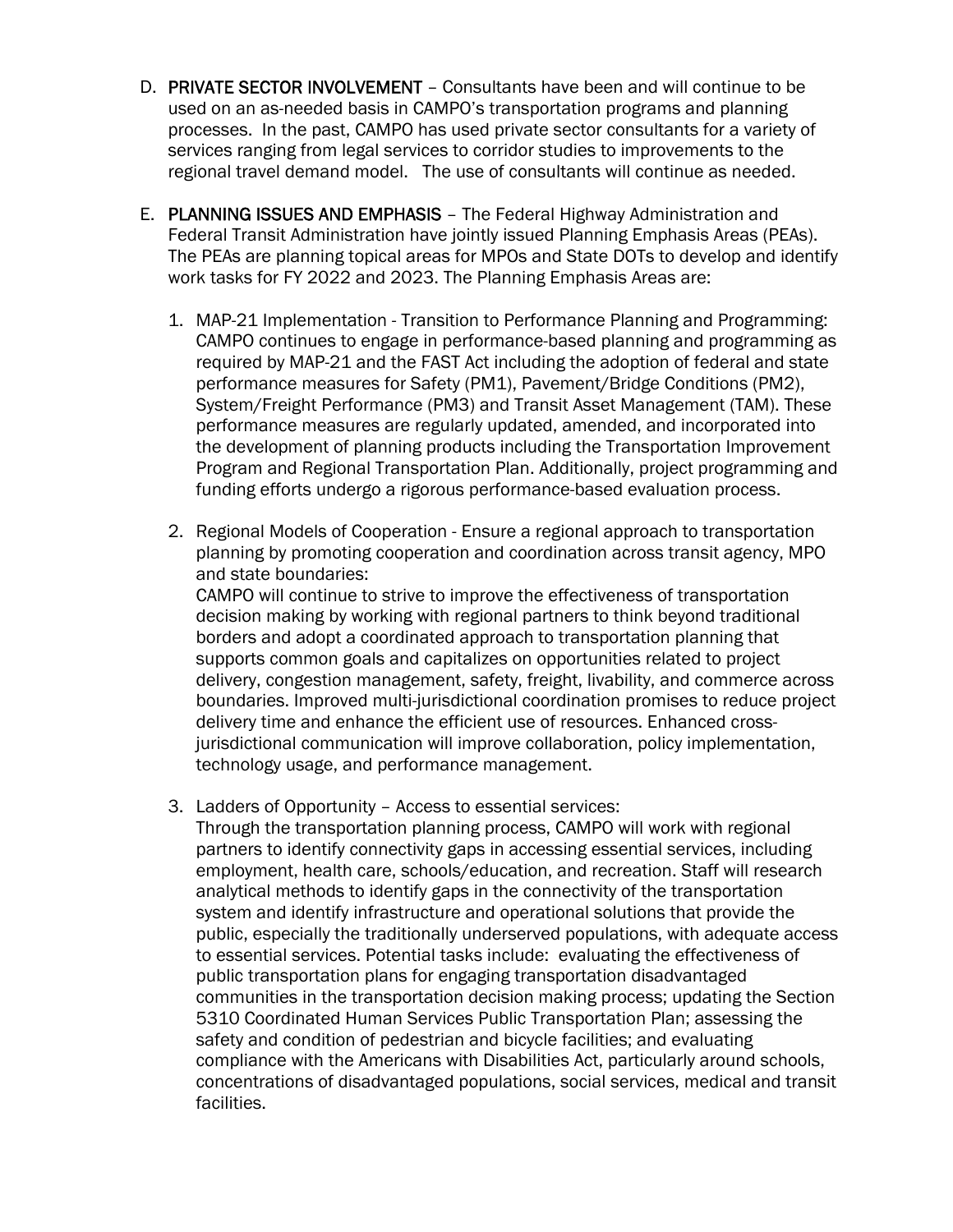CAMPO will work cooperatively with TxDOT, CARTS and Capital Metropolitan Transportation Authority (CMTA) to define performance measures that emphasize these seven federal goals:

- 1. Safety
- 2. Infrastructure Condition
- 3. Congestion Reduction
- 4. System Reliability
- 5. Freight Movement and Economic Vitality
- 6. Environmental Sustainability
- 7. Reduced Project Delivery Delays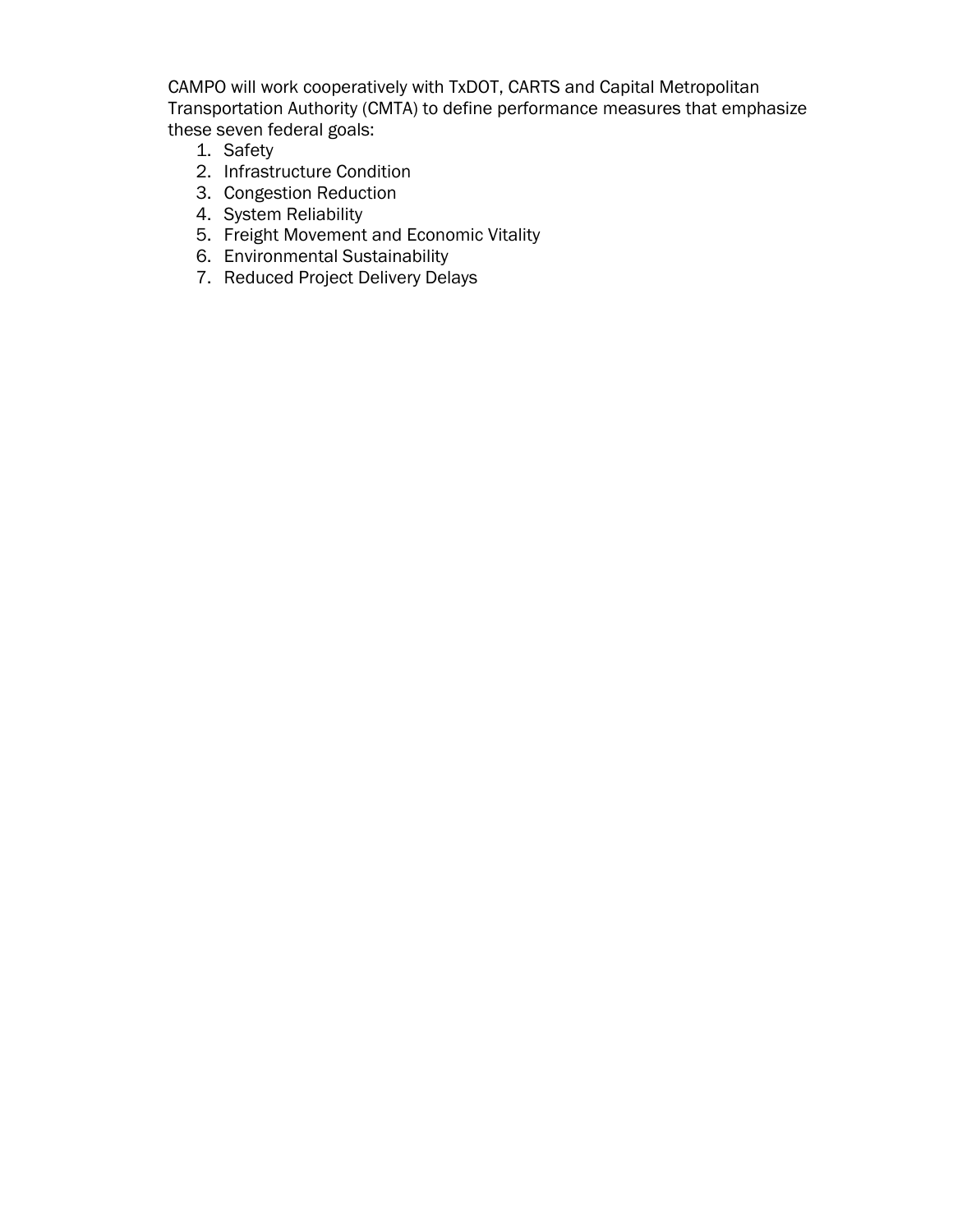## II. TASK 1.0 – ADMINISTRATION AND MANAGEMENT

#### OBJECTIVE

To accomplish, on a continuing basis, the plans and programs necessary to administer federal transportation planning requirements and maintain the transportation planning process in and for the Capital Area Metropolitan Planning Organization's planning area.

## • EXPECTED PRODUCTS

Certified transportation planning process FY 2021 & FY 2022 Single Audit Unified Planning Work Program (FYs 2022 & 2023) and amendments Unified Planning Work Program (FYs 2024 & 2025) FY 2021 & 2022 Annual Project Listing FY 2021 & 2022 Annual Performance and Expenditure Report Statistics and Metrics Dashboard New equipment and computer hardware/software

# **• PREVIOUS WORK**

Performed general administrative functions FY 2020 & 2021 Unified Planning Work Program and amendments FY 2019 & 2020 Annual Project Listing FY 2019 & 2020 Annual Performance and Expenditure Report FY 2019 & 2020 Single Audit Updated Public Participation Plan Updated Title VI Plan Coordinated transportation planning and implementation activities with other agencies and organizations Conducted a public involvement process compliant with federal and state regulations Provided support for all meetings of the transportation planning process Implemented policies to maintain the transportation planning process Provided staff access to courses, conferences, workshops and seminars Regional Transit Study Bergstrom Spur Study Regional Transportation Demand Management (TDM) Study

# SUBTASKS

#### Subtask 1.1 MPO Staff Work for Task 1.0

The primary activities which will take place under MPO Staff Work include the following:

1.1.1 Program Administration: This activity includes development and implementation of those policies and guidelines necessary to carry out and maintain the transportation planning process; maintenance of the FY 2022 & 2023 Unified Planning Work Program, development of the Annual Performance and Expenditure Report (APER) and Annual Project Listing (APL), development of the FY 2024 & 2025 Unified Planning Work Program, sponsoring and conducting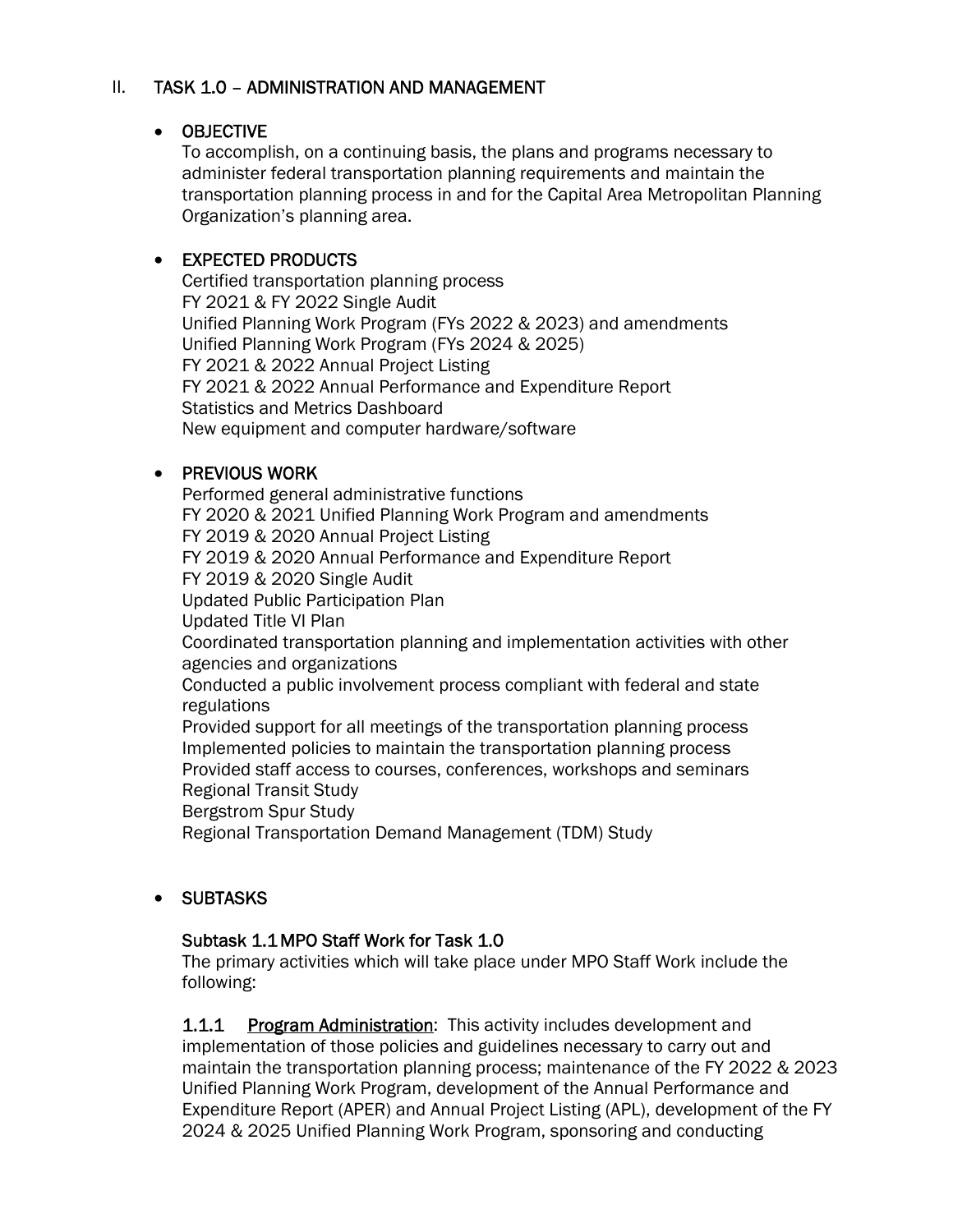meetings including providing support to policy and advisory bodies; coordinating and working with other agencies and organizations involved in planning, programming and implementation of transportation projects.

**1.1.2** Public Participation: This activity supports the implementation of the MPO's Public Participation Plan to include the conduct of community outreach and public meetings/hearings as needed with emphasis on Environmental Justice populations and the development/review processes of the Transportation Improvement Program, Metropolitan Transportation Plan and other planning products; develop and use of questionnaires, online surveys, newsletters and other participation techniques; and provide bilingual materials and translations as appropriate.

1.1.3 Title VI Civil Rights/Environmental Justice (EJ): This activity supports monitoring and evaluating Title VI/EJ guidance and requirements, developing and implementing documents and procedures to ensure CAMPO's plans, programs and activities comply with Title VI/EJ guidance and requirements, collecting and analyzing data related to minority, low income, limited English proficiency and other populations vulnerable to potential disproportional adverse impacts from the planned transportation system and transportation projects, identifying possible strategies to minimize, avoid or mitigate potential disproportional adverse impacts on the EJ populations, maintaining, coordinating efforts to develop the Regional Toll Network Analysis that evaluates the impacts of the regional toll network on the EJ and non-EJ populations (see Task 2.0), implementing the CAMPO Limited English Proficiency Plan and updating that plan as needed.

**1.1.4** Travel and Training: This activity supports staff development in the technical activities associated with the transportation planning process through travel to and attendance at appropriate conferences, courses, seminars, and workshops (AMPO, APA, ESRI, TransCad, TxDOT, TRB, UT at Austin, CNU, etc.). CAMPO will seek prior approval from TxDOT for Out-of-State travel.

1.1.5 Equipment/Office Space & Computer Hardware/Software: This activity is for the upgrade/addition of, equipment/office space and computer hardware or software to ensure program efficiency. A description of equipment purchases in excess of \$5,000 will be submitted to the Texas Department of Transportation and the Federal Administration Highway for approval prior to acquisition. The MPO understands that split costs are not allowed.

| Responsible Agency:<br><b>Funding Requirement:</b> | Capital Area Metropolitan Planning Organization<br>\$3,908,388 PL                  |
|----------------------------------------------------|------------------------------------------------------------------------------------|
| Product(s):                                        | Certified transportation planning process; Updated or<br>new documents and reports |
|                                                    | Statistics and Metrics Dashboard New equipment and<br>computer hardware/software   |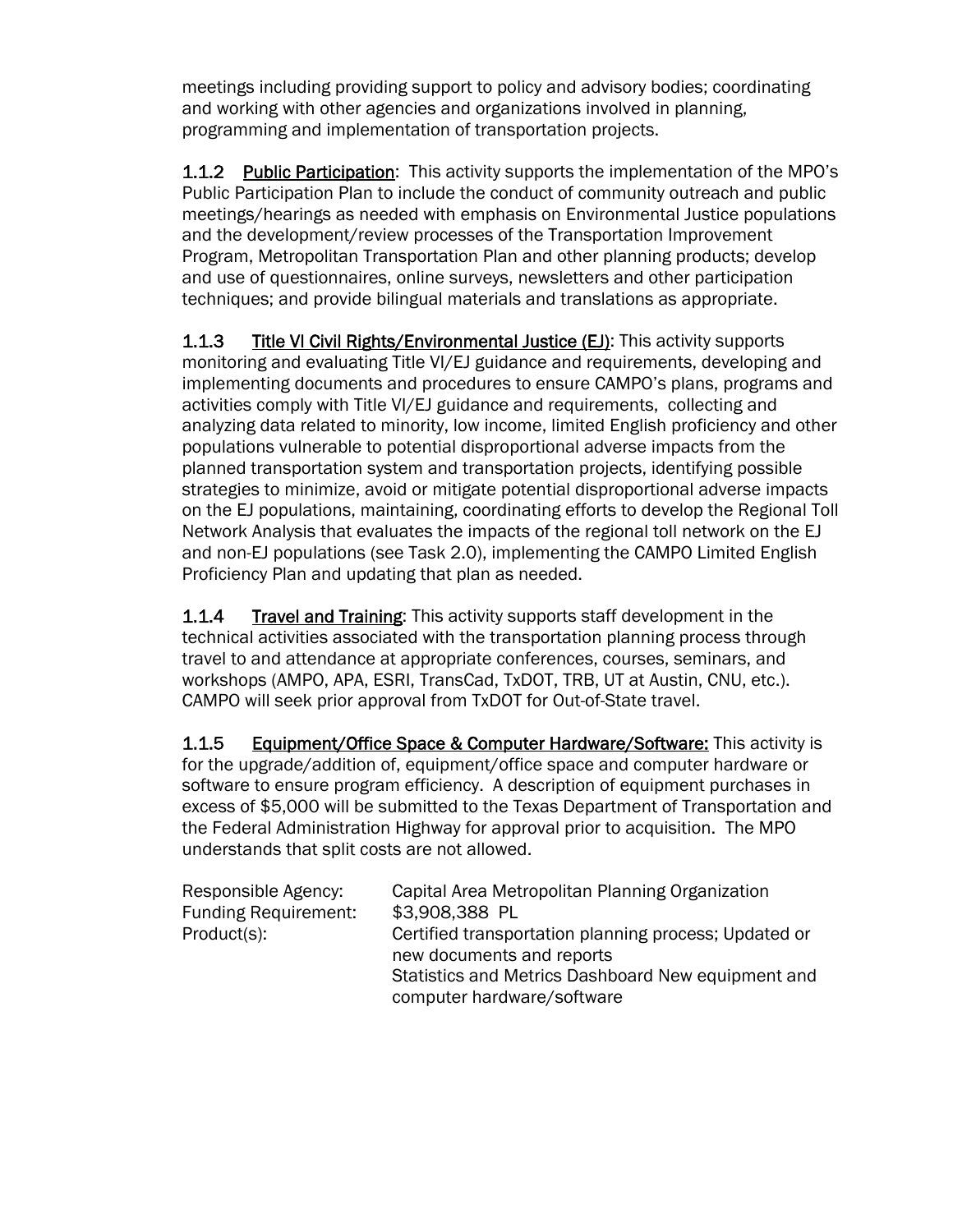#### Subtask 1.2 Legal Services – Consultant Work

1.2.1 Legal Services: This activity is for legal services that are necessary for planning purposes. Ongoing contract.

| Responsible Agency:         | Capital Area Metropolitan Planning Organization      |
|-----------------------------|------------------------------------------------------|
| <b>Funding Requirement:</b> | \$200,000 PL                                         |
| Product(s):                 | Legal opinion(s) and counsel, as necessary and       |
|                             | appropriate, with prior approval from TxDOT and FHWA |

#### Subtask 1.3 Audit Costs – Consultant Work

1.3.1 Audit Services: This activity is for audit services that are necessary to comply with the Single Audit Act. Ongoing contract.

Responsible Agency: Capital Area Metropolitan Planning Organization Funding Requirement: \$50,000 PL Product(s): Single Audit Report, financial statements

# FUNDING SUMMARY

# Task 1.0 - FY 2022 & FY 2023

| <b>Subtask</b> | <b>Transportation Planning</b><br><b>Funds</b><br>Responsible<br>$(TPF)^1$<br>Agency |           | <b>STBG</b> |                          | Local                    |                          | <b>Total</b>             |                          | <b>Grand Total</b>       |           |
|----------------|--------------------------------------------------------------------------------------|-----------|-------------|--------------------------|--------------------------|--------------------------|--------------------------|--------------------------|--------------------------|-----------|
|                |                                                                                      | 2022      | 2023        | 2022                     | 2023                     | 2022                     | 2023                     | 2022                     | 2023                     | 2022&2023 |
|                | 1.1 CAMPO                                                                            | 1,978,501 | 1,929,887   |                          |                          |                          |                          | 1,978,501                | 1,929,887                | 3,908,388 |
|                | 1.2 CAMPO                                                                            | 75,000    | 125,000     |                          |                          |                          |                          | 75,000                   | 125,000                  | 200,000   |
|                | 1.3 CAMPO                                                                            | 25,000    | 25.000      |                          |                          |                          |                          | 25,000                   | 25,000                   | 50,000    |
|                |                                                                                      |           |             | $\sim$                   | $\overline{\phantom{a}}$ | $\overline{\phantom{a}}$ | $\overline{\phantom{a}}$ | $\overline{\phantom{a}}$ | $\overline{\phantom{a}}$ |           |
| <b>TOTAL</b>   |                                                                                      | 2,078,501 | 2,079,887   | $\overline{\phantom{a}}$ | $\sim$                   | $\overline{\phantom{a}}$ |                          | 2,078,501                | 2,079,887                | 4,158,388 |

1 TPF – This includes both FHWA PL-112 and FTA Section 5303 Funds. TxDOT will apply transportation development credits sufficient to provide the match for TPF. As the credits reflect neither cash nor man-hours, they are not reflected in the funding tables.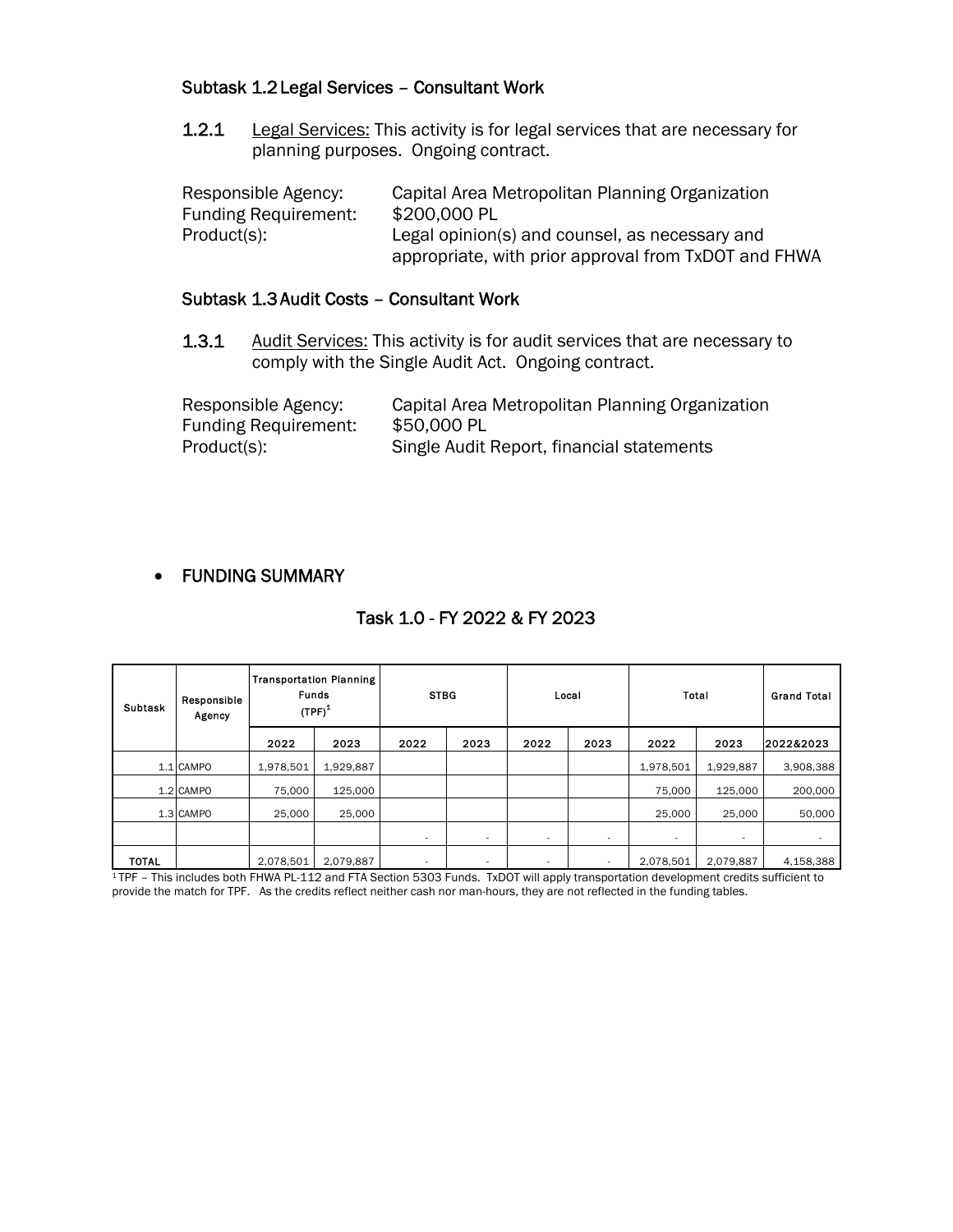## III. TASK 2.0 - DATA DEVELOPMENT AND MAINTENANCE

#### OBJECTIVE

Provide updated information, demographic data and analysis to support the Metropolitan Planning Organization's planning efforts.

# • EXPECTED PRODUCTS

Series of technical reports documenting the ongoing GIS data updates on traffic counts and mapping Transportation related air quality data collection and analysis, air quality planning and outreach products 2045 Plan related performance measures Demographic forecasts and travel demand model for the 2045 Plan updates Interactive Web Viewer updates UrbanSim (Demographic Allocation Tool) Development 2050 Travel Demand Model

# • PREVIOUS WORK

Updated demographic forecasts and travel demand model for the 2045 Plan 2040 Plan related performance measures Development 2045 Travel Demand Model Regional Arterial Plan Modeling UrbanSim (Demographic Allocation Tool) Interactive Web Viewer – Regional Arterial Plan

# • SUBTASKS

# Subtask 2.1 MPO Staff Work for Task 2.0

2.1.1 General Administration: This subtask allows for administrative activities related to data development and maintenance including procurement, contract management and appropriate review/processing of monthly billings for work related to Task 2, as well as conducting the activities in subtasks 2.1.2, 2.1.3, 2.1.4, and 2.1.5 and developing related performance measures.

2.1.2 General GIS: Specific activities will include reviewing and providing direction on the development and dissemination of geospatial databases on residential and commercial growth and transportation data; mapping databases supporting CAMPO programs; maintenance of the demographic and modeling databases of the 2045 Plan; develop and maintain the interactive web viewer for sharing GIS data on growth and projects; develop maps and materials for work group and public meetings; develop technical memoranda documenting work completed.

2.1.3 Demographic Forecasting: Run UrbanSim for producing demographic forecasts for 2050 Plan and TIP amendments. Specific activities will include production and review of demographic forecasts to be used for required 2045 Plan. Develop the datasets for running the Allocation Tool for the 2045 Plan.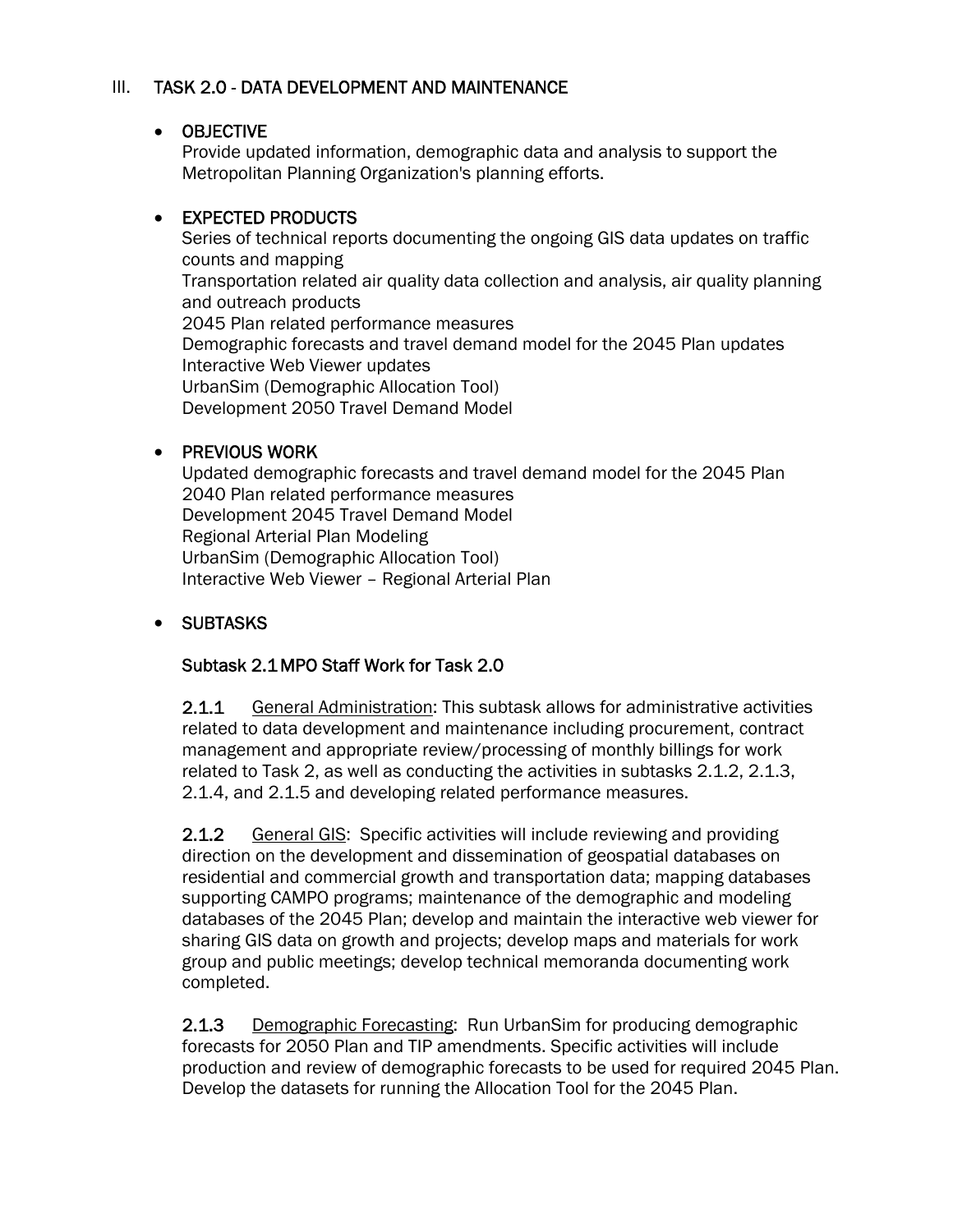2.1.4 Travel Demand Modeling: Run CAMPO's FTA-compliant and time-of-day model. Specific activities will include coordination with TxDOT on development of the new 2020 base year model, performing model runs for the amendments of the 2045 Plan, 2019-2022 TIP and the development of the 2050 Plan; refinements of in-house modeling capabilities; and regular updates of computer hardware, software, and necessary peripherals for supporting the demographic forecasting and travel demand modeling activities.

2.1.5 Environmental Analysis: This subtask includes facilitating planning and environmental linkages by participating in NEPA related studies and Planning and Environmental Linkages (PEL) studies, monitoring and evaluating the effect of CAMPO plans and programs on the environment, identifying potential mitigation activities and locations where they might occur, coordinating outreach with resource agencies and working groups, developing and updating GIS analyses using GISST, and other relevant data. CAMPO is participating in NEPA related studies to facilitate the proper integration of planning outcomes in the environmental process.

| Responsible Agency:         | Capital Area Metropolitan Planning Organization                                   |
|-----------------------------|-----------------------------------------------------------------------------------|
| <b>Funding Requirement:</b> | \$449,225 PL                                                                      |
| Product(s):                 | Technical memoranda, final reports, PEL and NEPA<br>related reports and analyses. |

# Subtask 2.2 GIS, Demographic Forecast, & Travel Demand – Consultant Work

#### 2.2.1 Demographic Forecast and Travel Demand Modeling Projects for 2045 Plan

Conduct activities related to the travel demand model in support of development of the 2045 Plan. It is noted that the demographic forecasting and travel demand modeling procedures applied in the CAMPO area are integrated. Conduct activities related to the production of the regional employment and population profiles for inclusion in the CAMPO travel demand model and the 2045 toll analysis. Ongoing contract.

Responsible Agency: Capital Area Metropolitan Planning Organization Product(s): Interactive Web Viewer, UrbanSim, Development 2045 Travel Demand Model, Model files for development of the 2045 RTA, draft and final 2045 RTA document.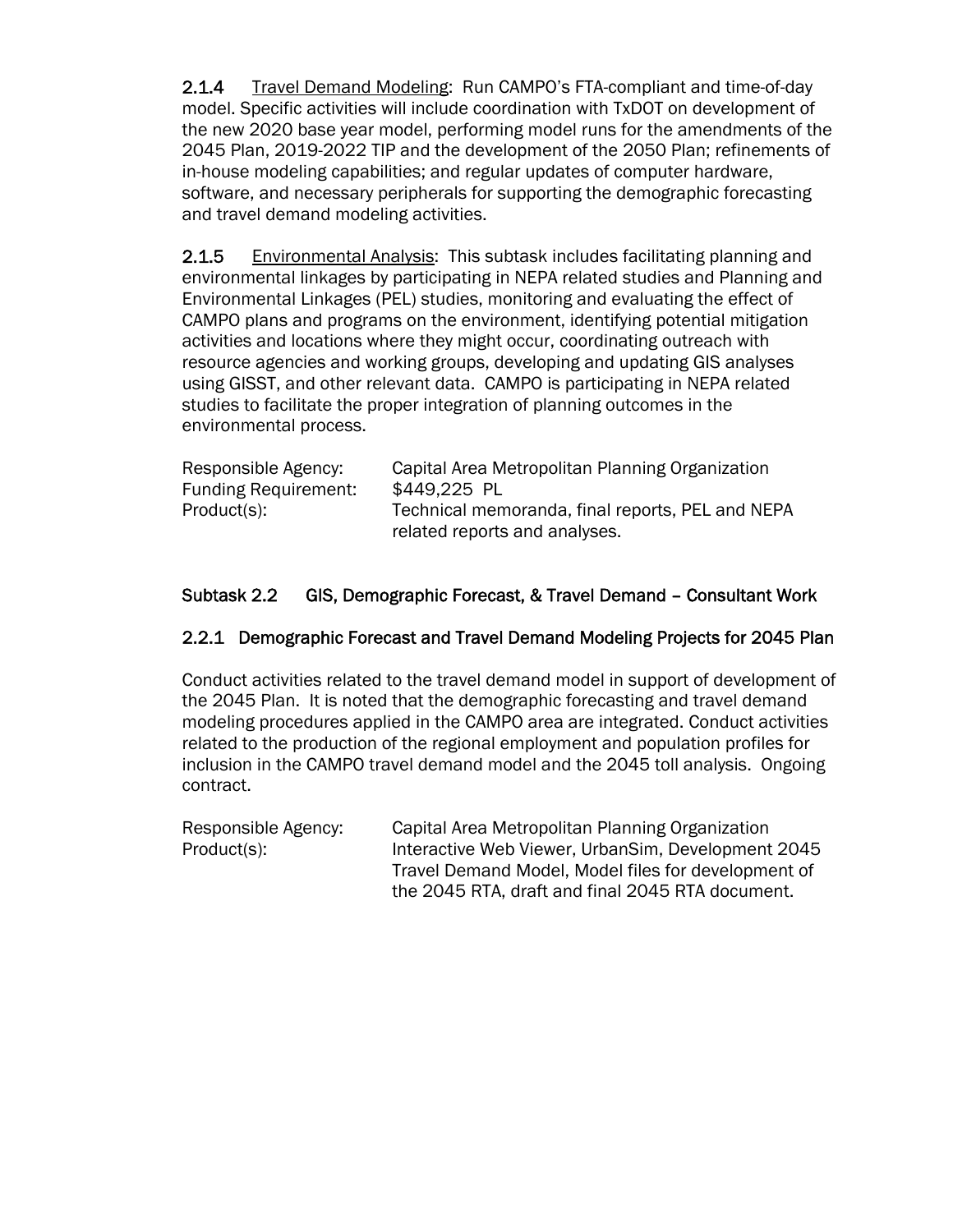#### FUNDING SUMMARY

| <b>Subtask</b> | Responsible<br>Agency                                                                                                                        | <b>Transportation Planning</b><br><b>Funds</b><br>$(TPF)^1$ |         | FTA Sect.<br>5304 |  | Local               |  | Total   |         | <b>Grand Total</b> |
|----------------|----------------------------------------------------------------------------------------------------------------------------------------------|-------------------------------------------------------------|---------|-------------------|--|---------------------|--|---------|---------|--------------------|
|                |                                                                                                                                              | 2022                                                        | 2023    |                   |  | 2022 2023 2022 2023 |  | 2022    | 2023    | 2022&2023          |
|                | 2.1 CAMPO                                                                                                                                    | 219.332                                                     | 229.893 |                   |  |                     |  | 219.332 | 229.893 | 449.225            |
|                | 2.2 CAMPO                                                                                                                                    |                                                             |         |                   |  |                     |  |         |         |                    |
|                | 2.3 CAMPO                                                                                                                                    |                                                             |         |                   |  |                     |  |         |         |                    |
| <b>TOTAL</b>   |                                                                                                                                              | 219.332                                                     | 229.893 |                   |  |                     |  | 219,332 | 229.893 | 449,225            |
|                | <sup>1</sup> TPF - This includes both FHWA PL-112 and FTA Section 5303 Funds. TxDOT will apply transportation development credits sufficient |                                                             |         |                   |  |                     |  |         |         |                    |

# Task 2.0 - FY 2022 & FY 2023

to provide the match for TPF. As the credits reflect neither cash nor man-hours, they are not reflected in the funding tables.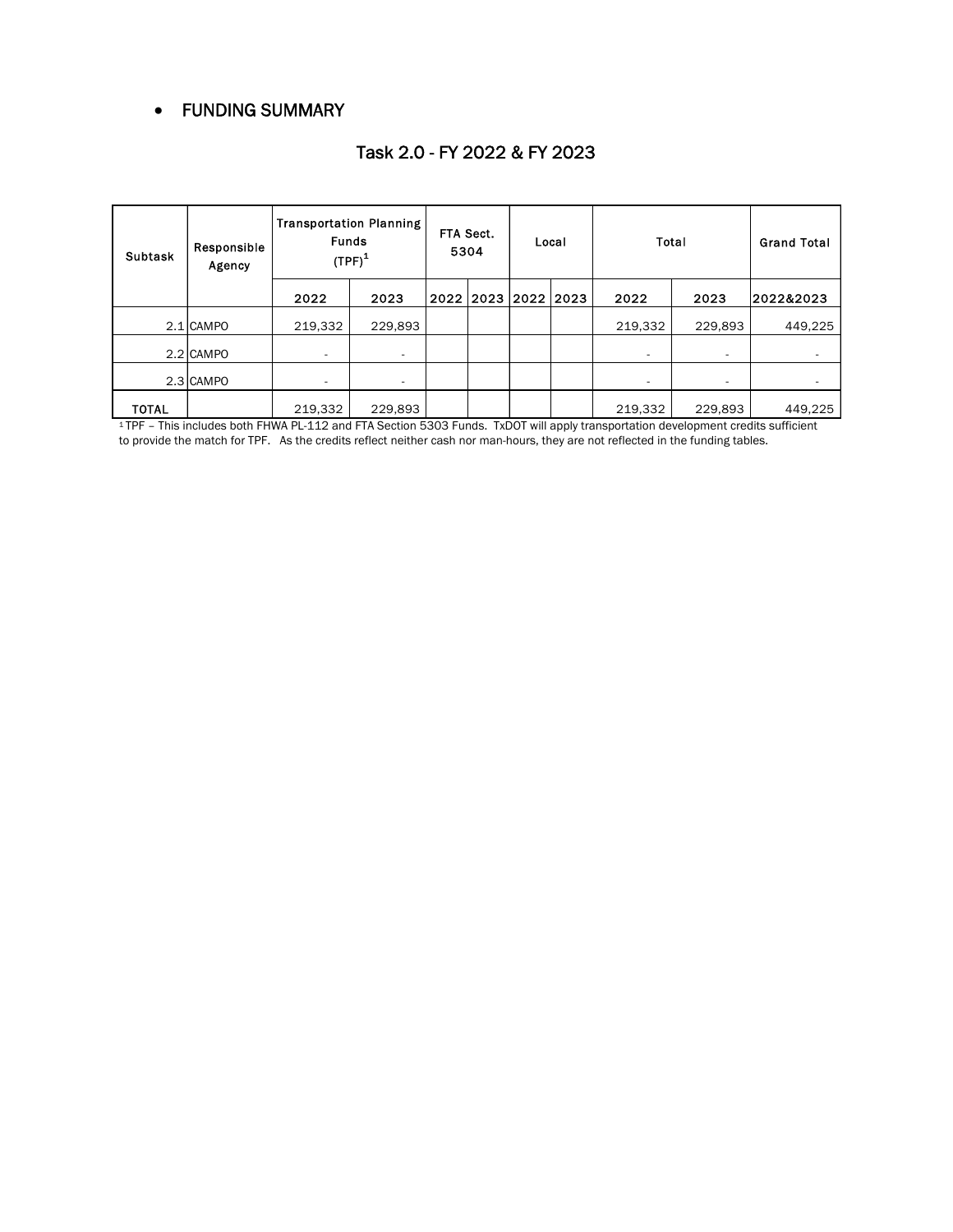# IV. TASK 3.0 - SHORT RANGE PLANNING

#### OBJECTIVE

Conduct short-range transportation and transportation-related planning activities with short-term planning and implementation focus, including the development and administration of the Transportation Improvement Program.

#### EXPECTED PRODUCTS

2021-2024 Transportation Improvement Program 2023-2024 Transportation Improvement Program 10 Year Plan Performance Measure Report Project Progress Report 2023-2026 TASA 4-Project Call Project Prioritization Process Congestion Management Process

#### • PREVIOUS WORK

2019-2022 Transportation Improvement Program Project Tracking Performance Measure Report Congestion Management Process (CMP) Special Funding Report

# SUBTASKS

#### Subtask 3.1 MPO Staff Work for Task 3.0

**3.1.1** General Administration: This subtask allows for MPO staff support for administrative activities related to short range planning, including the development and management of agency contracts; procurement, development, and management of consultant contracts for projects in Task 3; and the review and processing of monthly billings for work related to Task 3.

3.1.2 General Activities: Specific activities will include, but are not limited to, maintenance of the FY 2021-2024 Transportation Improvement Program, development of the FY 2023-2026 Transportation Improvement Program, along with related performance measures.

3.1.3 Public Participation: This subtask includes MPO staff participation in public outreach activities including video production, developing website information, writing newsletter articles, developing other printed materials, and public meeting facilitation as needed.

3.1.4 Congestion Management Process (CMP), Intelligent Transportation Systems (ITS) and Operations Planning: This subtask covers activities related to conducting the CMP, ITS and Operations Planning. Specific activities include, but are not limited to, developing, updating, refining, and implementing the CMP, incorporating congestion analysis results into the regional planning process, and incorporating ITS, systems management and operations into the planning process.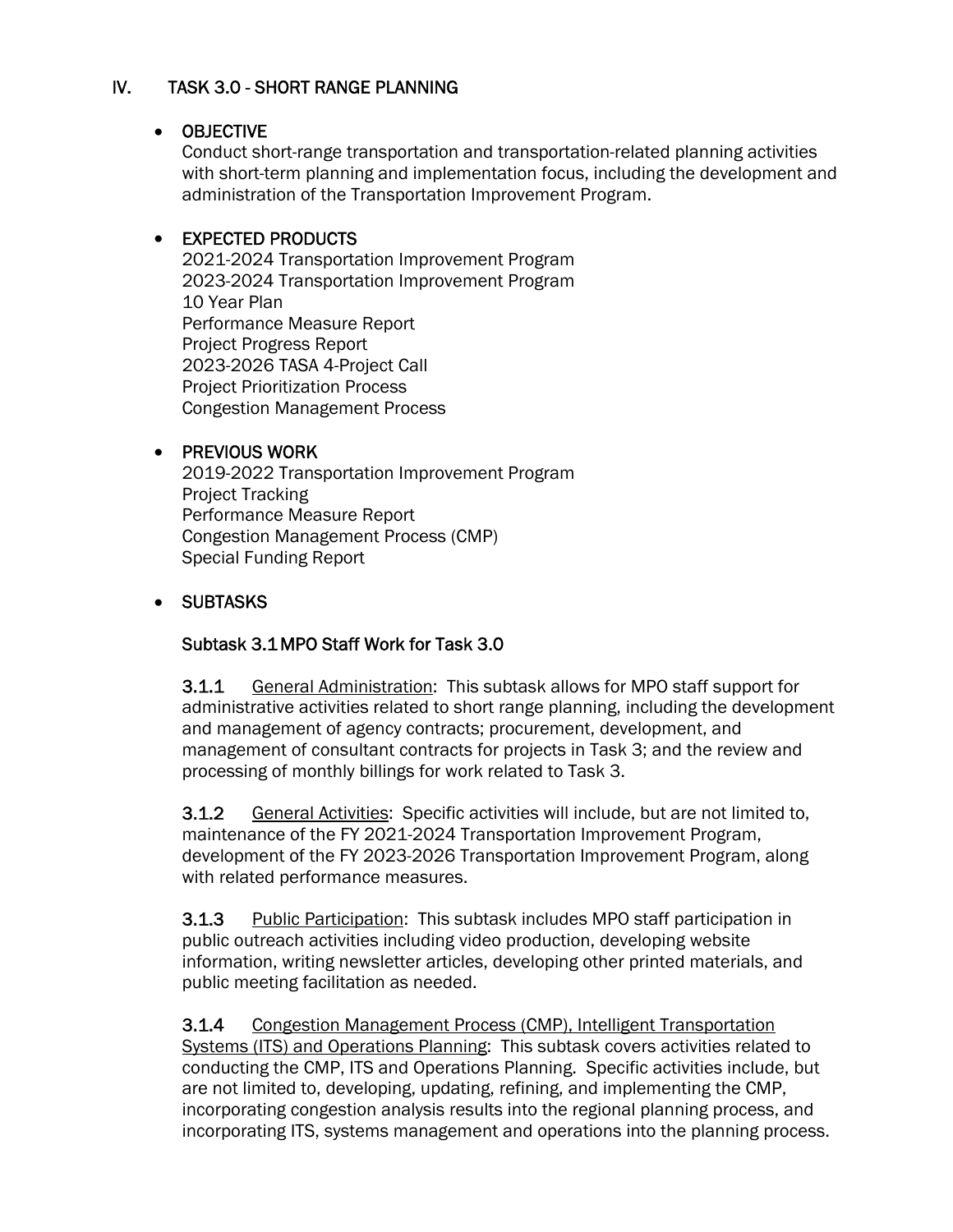**3.1.5** Transportation Improvement Program: The four-year Transportation Improvement Program (TIP) lists surface transportation projects that are funded with federal dollars and are consistent with the long-range plan developed for the area. The TIP may also include non-federally funded projects that are regionally significant. The TIP development process includes public involvement activities and opportunities for public review and comment on all aspects of the program.

| Responsible Agency:         | Capital Area Metropolitan Planning Organization                                                          |
|-----------------------------|----------------------------------------------------------------------------------------------------------|
| <b>Funding Requirement:</b> | \$565,667 PL                                                                                             |
| Product(s):                 | Contract procurement materials and billing packages,<br>meeting packages and materials, technical memos, |
|                             | 2021-2023 TIP amendments, 2023-2026 TIP,                                                                 |
|                             | Congestion Management Process (CMP) Plan                                                                 |

#### Subtask 3.2 Congestion Management – Consultant Work

3.2.1 Congestion Management Process Data Collection and Analysis: This subtask provides support for the CMP through congestion data collection and analysis.

| Responsible Agency:         | Capital Area Metropolitan Planning Organization  |
|-----------------------------|--------------------------------------------------|
| <b>Funding Requirement:</b> | \$45,000 PL                                      |
| Product(s):                 | Congestion data and analysis, data in GIS format |

#### Subtask 3.3 Regional Transportation Demand Management Program– Consultant Work

#### 3.3.1 Regional Transportation Demand Management Program

The Regional Transportation Demand Management (TDM) Program will provide TDM services throughout the region with the goal of reducing congestion without adding capacity on the region's roadway network.

| Responsible Agency:         | Capital Area Metropolitan Planning Organization      |
|-----------------------------|------------------------------------------------------|
| <b>Funding Requirement:</b> | \$498,720 STBG 124,680 TDCs                          |
| Product(s):                 | Contract procurement materials and billing packages, |
|                             | meeting packages and materials, technical memos      |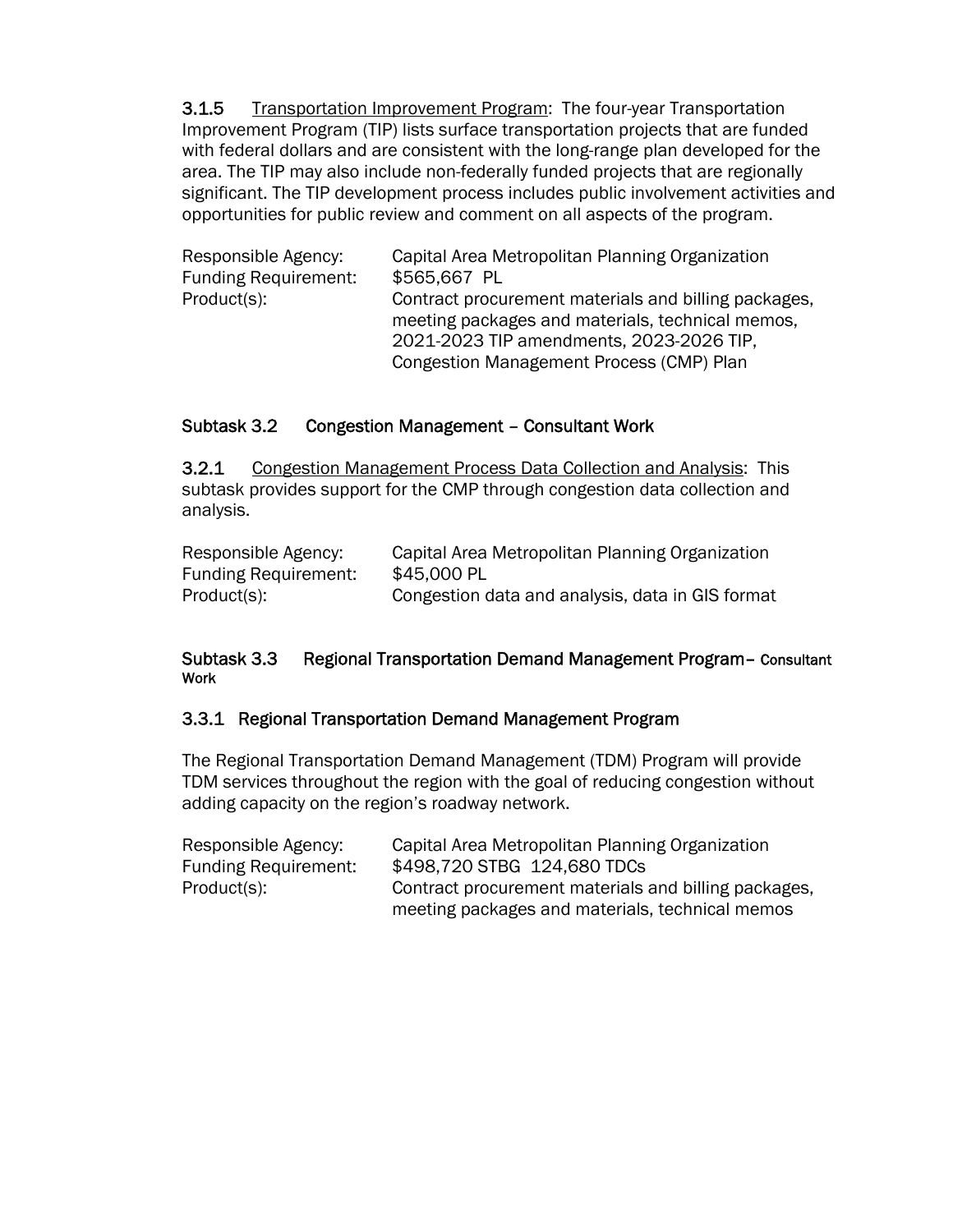#### FUNDING SUMMARY

| <b>Subtask</b> | Responsible<br>Agency |                | <b>Transportation Planning</b><br><b>Funds</b><br>$(TPF)^1$ | <b>STBG</b> |                          | Local |      | Total   |         | <b>Grand Total</b> |
|----------------|-----------------------|----------------|-------------------------------------------------------------|-------------|--------------------------|-------|------|---------|---------|--------------------|
|                |                       | 2022           | 2023                                                        | 2022        | 2023                     | 2022  | 2023 | 2022    | 2023    | 2022&2023          |
|                | 3.1 CAMPO             | 278.080        | 287,587                                                     |             |                          |       |      | 278,080 | 287,587 | 565,667            |
|                | 3.2 CAMPO             | 45,000         | $\sim$                                                      |             |                          |       |      | 45,000  |         | 45,000             |
|                | 3.3 CAMPO             | $\overline{a}$ | $\sim$                                                      | 498,720     | $\overline{\phantom{a}}$ |       |      | 498,720 |         | 498,720            |
| <b>TOTAL</b>   |                       | 323,080        | 287,587                                                     | 498,720     |                          |       |      | 821,800 | 287,587 | 1,109,387          |

#### Task 3.0 - FY 2022 & FY 2023

1 TPF – This includes both FHWA PL-112 and FTA Section 5303 Funds. TxDOT will apply transportation development credits sufficient to provide the match for TPF. As the credits reflect neither cash nor man-hours, they are not reflected in the funding tables.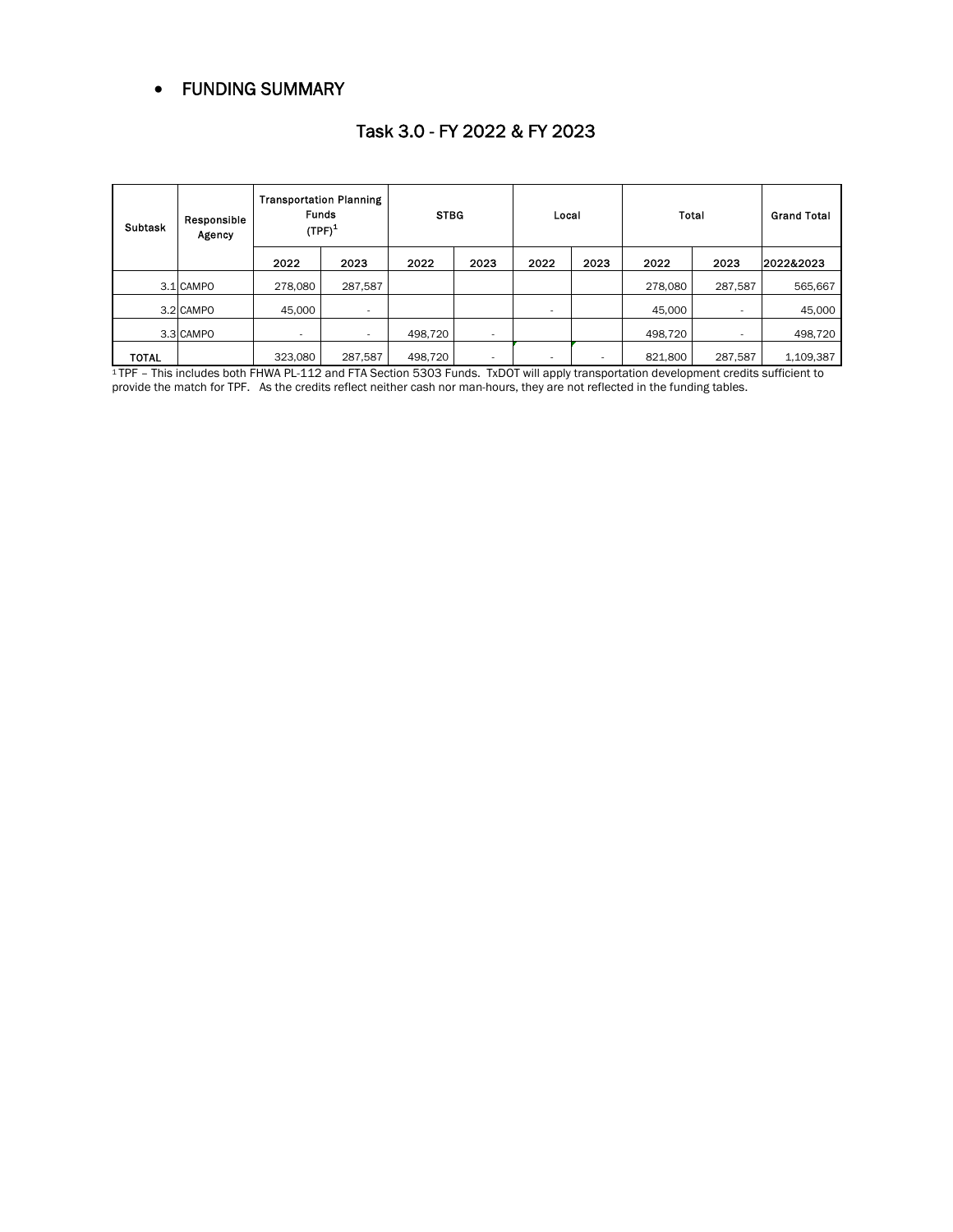# V. TASK 4.0 - METROPOLITAN TRANSPORTATION PLAN

#### OBJECTIVE

To develop, maintain and update a multi-modal Regional Transportation Plan for the CAMPO planning area for a 25-year horizon that meets federal requirements and regional goals.

#### • EXPECTED PRODUCTS

Maintenance of the 2045 Regional Transportation Plan Coordinated Public Transit – Health and Human Services Transportation Plan Update Performance Measures

#### • PREVIOUS WORK

2045 Regional Transportation Plan 2040 Regional Transportation Plan Amendments 2040 Regional Transportation Plan implementation products initial work products related to the development of the 2045 Regional Transportation Plan Develop a regional bicycle and pedestrian plan

# **• SUBTASKS**

# Subtask 4.1 MPO Staff Work for Task 4.0

 4.1.1 General Administration: This subtask allows for MPO staff support for administrative activities related to long range planning including procurement, development, management of consultant contracts for projects in Tasks 4.1, 4.2, and 4.3, review and processing of monthly billings for work related to Tasks 4.1, 4.2, and 4.3, conduct access management, safety, sub-regional traffic management, and other related corridor studies, participation in study oversight committee meetings, amending and maintaining the CAMPO 2040 Regional Transportation Plan, developing the CAMPO 2045 Regional Transportation Plan and supporting materials and cooperatively developing related performance measures.

4.1.2 Public Participation: This subtask includes MPO staff participation in public outreach activities including video production, developing website information, newsletter articles, other printed materials, and public meeting facilitation as needed.

 4.1.3 Regional Public Transportation Coordination: This subtask allows for MPO staff support for regional public transportation coordination including coordinating the Regional Transit Coordination Committee (RTCC) and associated activities, and implementing, maintaining and updating the Capital Area Coordinated Transit – Health and Human Services Transportation Plan.

 4.1.4 Bicycle and Pedestrian Planning: This subtask includes coordinating the Active Transportation Advisory Committee, conducting planning activities related to bicycle and pedestrian facilities, updating the regional active transportation plan, updating the regional bicycle and pedestrian facility inventory.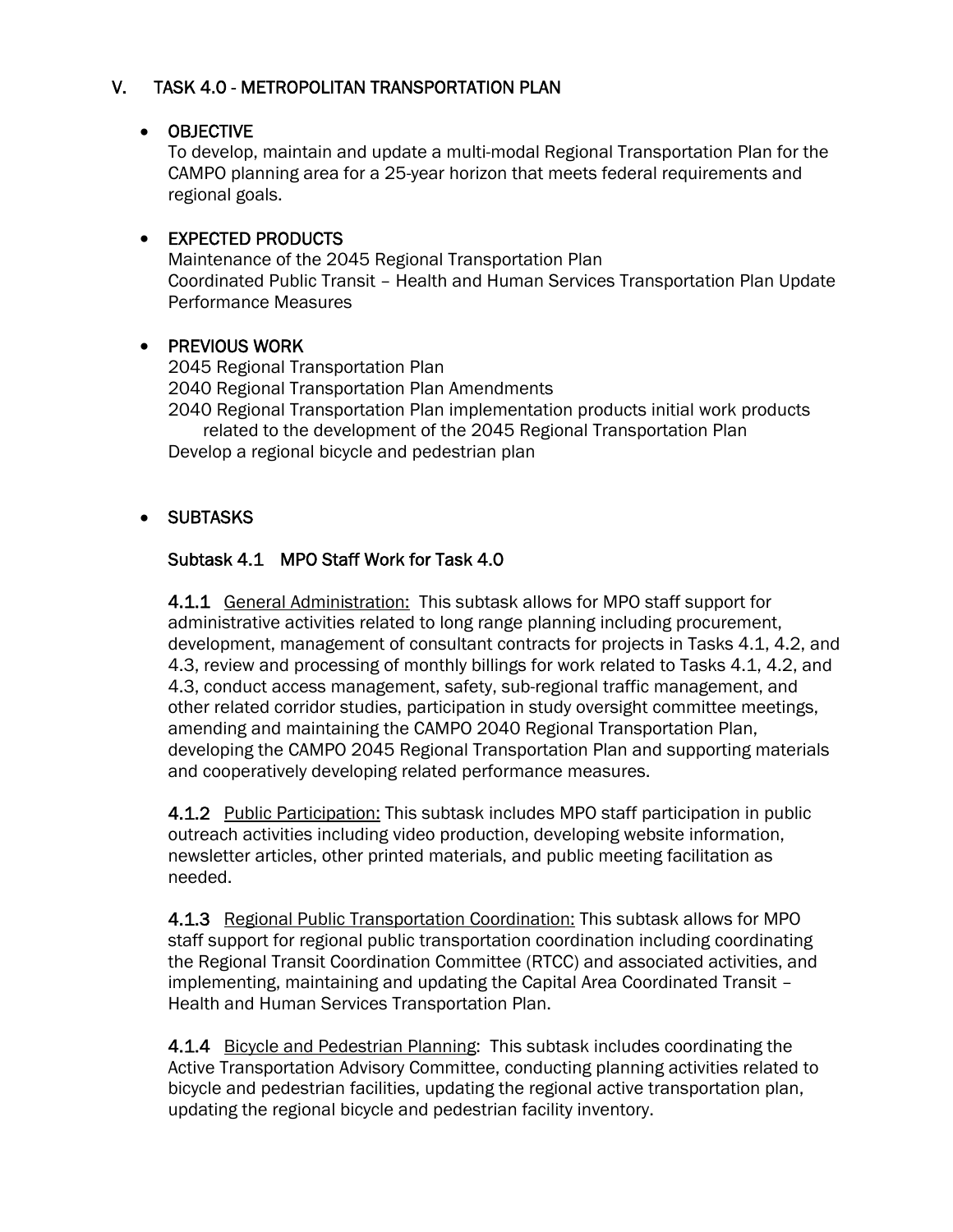4.1.5 Safety Planning: This subtask includes access management and corridor studies for the region, crash data hot spot analyses for regional and local governments, coordinating the regional safety coalition and its safety emphasis area team's associated activities, including, but not limited to, regional workshops, Safety Summits, data analyses, and updating and maintaining the safety analysis tool.

| Responsible Agency:         |              | Capital Area Metropolitan Planning Organization     |
|-----------------------------|--------------|-----------------------------------------------------|
| <b>Funding Requirement:</b> | \$923,773 PL |                                                     |
| Product(s):                 |              | Planning documents, data sets, contract procurement |
|                             |              | materials and billing packages, and networks        |

#### Subtask 4.2 2045 Metropolitan Transportation Plan

#### 4.2.1 2045 Metropolitan Transportation Plan

Maintenance of the CAMPO 2045 Regional Transportation Plan.

| Responsible Agency: | Capital Area Metropolitan Planning Organization        |
|---------------------|--------------------------------------------------------|
| Product(s):         | Meeting materials, technical report(s), plan documents |

#### Subtask 4.3 Regional Transit Coordination - Related MPO and Consultant Work

#### 4.3.1 Regional Transit Coordination

This subtask provides support for regional public transportation coordination including the Regional Transit Coordination Committee and associated activities, implementing, maintaining and updating the Capital Area Coordinated Transit-Health and Human Services Transportation Plan. Contract ongoing.

| Responsible Agency:         | Capital Area Metropolitan Planning Organization |
|-----------------------------|-------------------------------------------------|
| <b>Funding Requirement:</b> | \$100,000 FTA 5304                              |
| Product(s):                 | Reports, memos, agendas                         |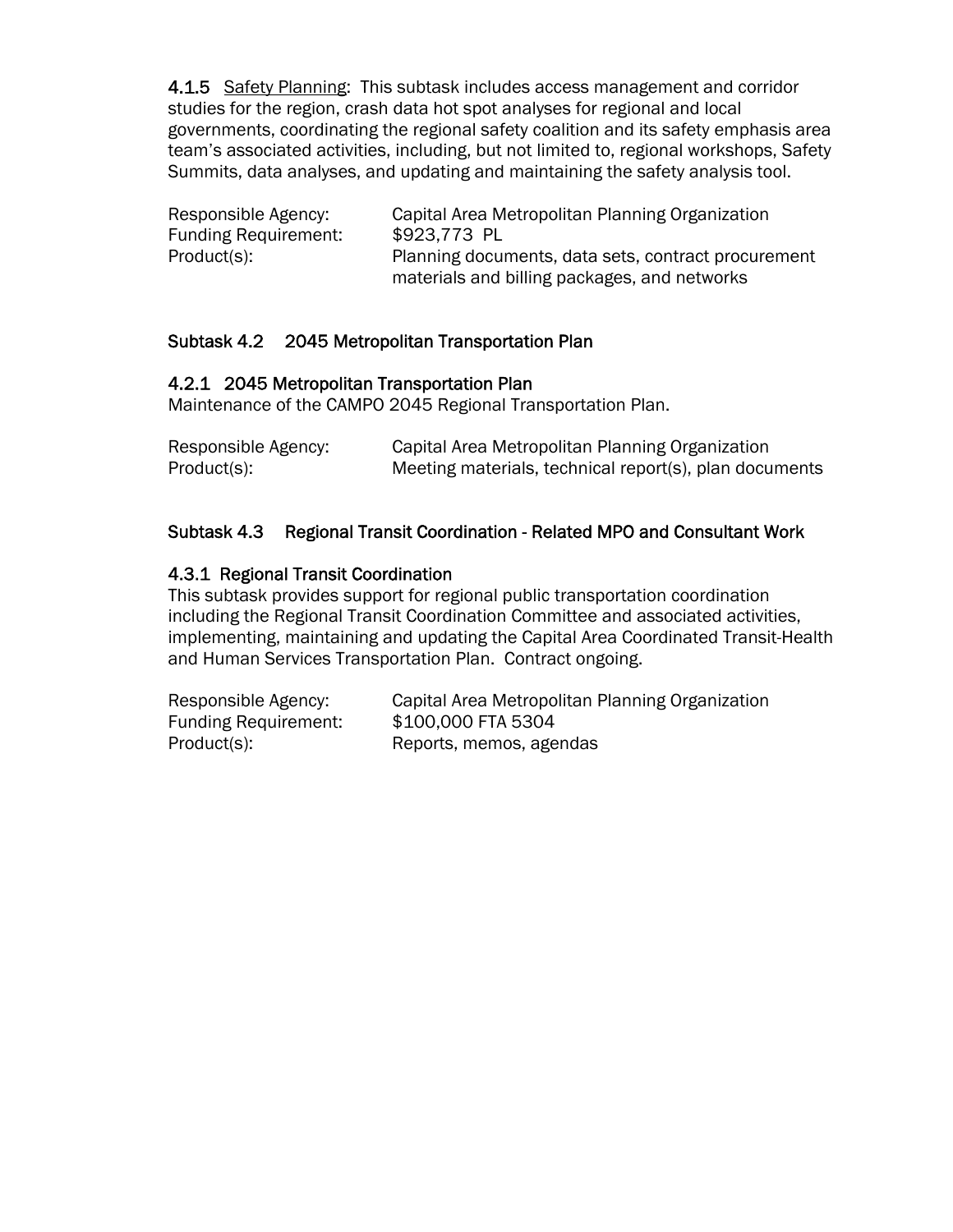#### Subtask 4.4 Planning Studies – Other agencies in the CAMPO region (MPO Staff Work is not applicable)

## 4.4.1 CARTS Transportation Development Plan

Develop a comprehensive 5-year transportation development plan for CARTS 9 county district to serve as a blueprint for refining existing passenger services and defining future expansion of passenger services.

| Responsible Agency:         | <b>CARTS</b>                          |
|-----------------------------|---------------------------------------|
| <b>Funding Requirement:</b> | \$166,667 FTA 5304 and \$33,333 TxDOT |

#### 4.4.2 Austin Urban Trails, Pedestrian and Sidewalks, and Bicycle Plan Updates

The City of Austin is updating its Urban Trails, Bikeways, and Sidewalk plans in the 2020-2022 timeframe. In addition to updating these three existing plans, the process will include the addition of both a pedestrian crossing infrastructure plan component and an equity framework component.

| Responsible Agency:         | City of Austin                         |
|-----------------------------|----------------------------------------|
| <b>Funding Requirement:</b> | \$1,650,000 City of Austin Local Funds |

#### 4.4.3 North Lamar/Guadalupe/Riverside Fixed Guideway Corridor Station Area Plans, Value Capture Tools and other Innovative Financing tools, and Transit Oriented Development (TOD) Station Area Zoning

The Capital Metropolitan Transportation Authority will receive funding to plan for TOD at eight proposed stations along the 6.5-mile Orange Line South light rail corridor. The Orange Line South Corridor ETOD Study will focus on an approximately 6.5-mile light rail corridor with eight proposed stations, five of which are included in the Project Connect LRT Orange Line initial investment, Auditorium Shores, SOCO, Oltorf, St. Edwards, and South Congress Transit Center. The additional three southern-most proposed stations, Stassney, William Cannon, and Slaughter, are part of an LRT Orange Line extension. The Orange Line initial investment is expected to open in 2029.

| Responsible Agency:         | Capital Metro                           |
|-----------------------------|-----------------------------------------|
| <b>Funding Requirement:</b> | \$750,000 FTA and \$400,000 Local Funds |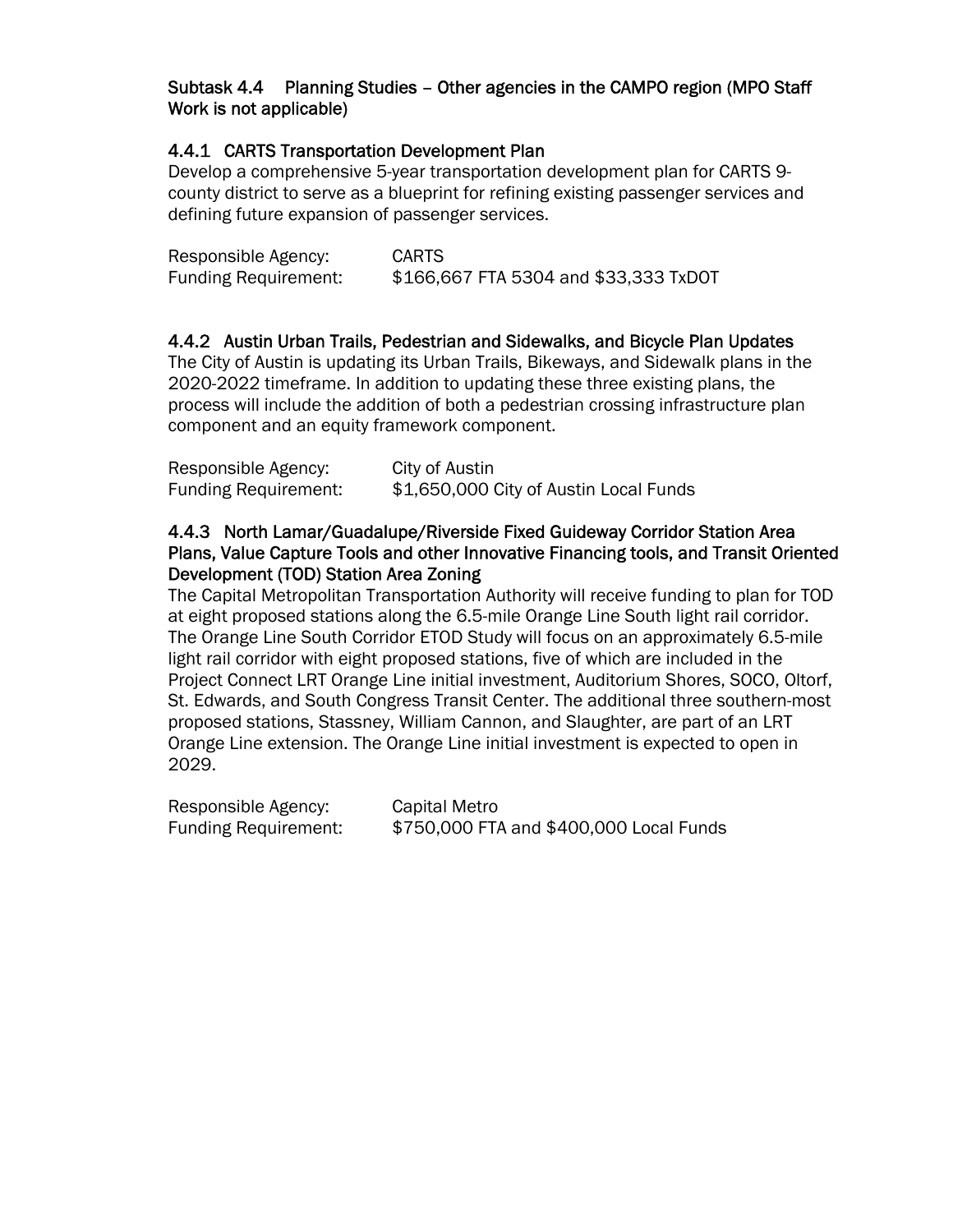#### FUNDING SUMMARY

| task | Sub Responsible<br>Agency    | Transportation<br><b>Planning Funds</b><br>$(TPF)^2$ |                          | <b>FTA Sect. 5304</b> |        | <b>STBG</b> |        | <b>STATE</b> |      | <b>LOCAL</b>             |                          | FTA Sect.<br>20005(b)    |      | Total                    |         | <b>Grand Total</b> |
|------|------------------------------|------------------------------------------------------|--------------------------|-----------------------|--------|-------------|--------|--------------|------|--------------------------|--------------------------|--------------------------|------|--------------------------|---------|--------------------|
|      |                              | 2022                                                 | 2023                     | 2022                  | 2023   | 2022        | 2023   | 2022         | 2023 | 2022                     | 2023                     | 2022                     | 2023 | 2022                     | 2023    | 2022&2023          |
|      | 4.1 CAMPO                    | 480,472                                              | 443.301                  |                       |        |             |        |              |      | $\overline{\phantom{a}}$ |                          |                          |      | 480.472                  | 443,301 | 923,773            |
|      | 4.2 CAMPO                    | $\overline{\phantom{a}}$                             | $\sim$                   |                       |        |             |        |              |      |                          |                          |                          |      | $\overline{\phantom{a}}$ |         |                    |
|      | 4.3 CAMPO                    |                                                      |                          | 75,000                | 25,000 |             |        |              |      |                          |                          |                          |      | 75,000                   | 25,000  | 100,000            |
|      | <b>OTHER</b><br>4.4 AGENCIES | $\overline{\phantom{a}}$                             |                          | 166,667               |        | <b>.</b>    |        | 33,333       |      | 2.050.000                | $\overline{\phantom{a}}$ | 750,000                  |      | 2,250,000                | ۰.      | 2,250,000          |
|      |                              | $\sim$                                               | $\overline{\phantom{a}}$ |                       |        | <b>.</b>    |        |              |      | $\overline{\phantom{a}}$ | $\sim$                   | $\overline{\phantom{a}}$ |      | $\sim$                   | $\sim$  |                    |
|      | <b>TOTAL</b>                 | 480,472                                              | 443,301                  | 241,667               | 25,000 | $\sim$      | $\sim$ | 33,333       |      | 2,050,000                | $\sim$                   | 750,000                  |      | 3,555,472                | 468,301 | 4,023,773          |

#### Task 4.0 - FY 2022 & FY 2023

 1 TPF – This includes both FHWA PL-112 and FTA Section 5303 Funds. TxDOT will apply transportation development credits sufficient to provide the match for TPF. As the credits reflect neither cash nor man-hours, they are not reflected in the funding tables.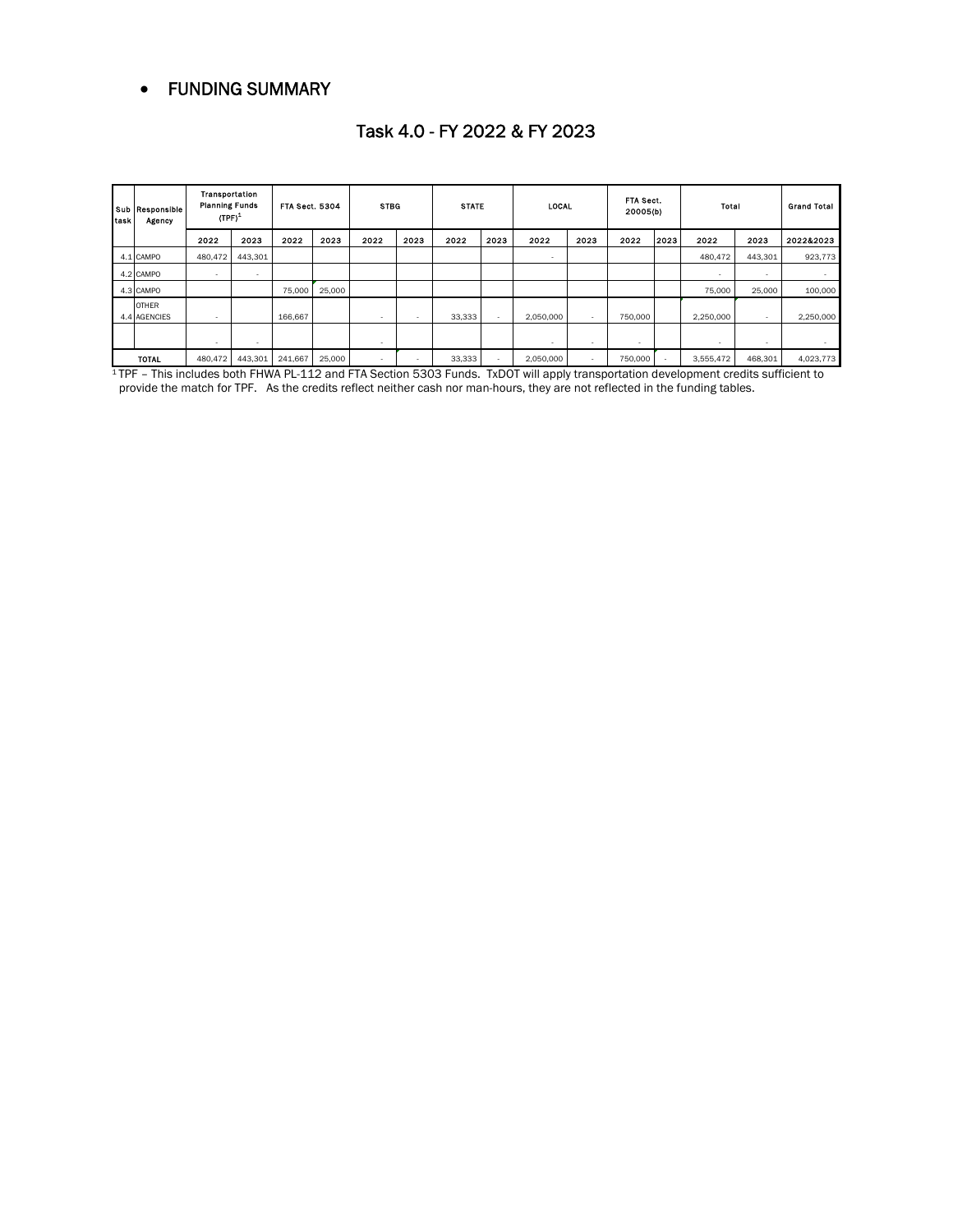# VI. TASK 5.0 - SPECIAL STUDIES

#### OBJECTIVE

To conduct special studies of transportation facilities and/or corridors and transportation-related topics and to implement specialized studies. Includes the assessment of capital investment and other strategies to preserve the existing and future transportation system and reduce the vulnerability of the existing transportation infrastructure to natural disasters.

# • EXPECTED PRODUCTS

 Continued analysis of corridors in the region Western Caldwell County Transportation Study and Schematic Development FM 1626/RM 967 Intersection Garlic Creek Parkway US 290/RM 12 & Mercer District (Project Cancelled) Freight Study Bottleneck Study San Marcos Planning Study Northeast Burnet County Corridor Study Project Readiness for Regional Corridor Improvement Projects SL 150/Chestnut Street Corridor Study Austin Avenue Corridor Study

#### **• PREVIOUS WORK**

Regional Arterial and MoKan/Northeast Subregional San Marcos Transportation Corridor Study

# SUBTASKS

#### Subtask 5.1 MPO Staff Work for Task 5.0

5.1.1 General Activities: This subtask allows for MPO staff support for activities related to special transportation planning studies in Subtask 5.1 and 5.2. Specific activities will include participating in special studies. MOU/MOA or other similar documents will be developed to address specific written provision for cooperatively developing and sharing information related to transportation performance data; selection of performance targets; reporting performance targets; reporting and tracking progress.

| Responsible Agency:         | CAMPO                                                |
|-----------------------------|------------------------------------------------------|
| <b>Funding Requirement:</b> | \$192,644 PL                                         |
| Product(s):                 | Contract procurement materials and billing packages, |
|                             | meeting packages and materials, technical memos      |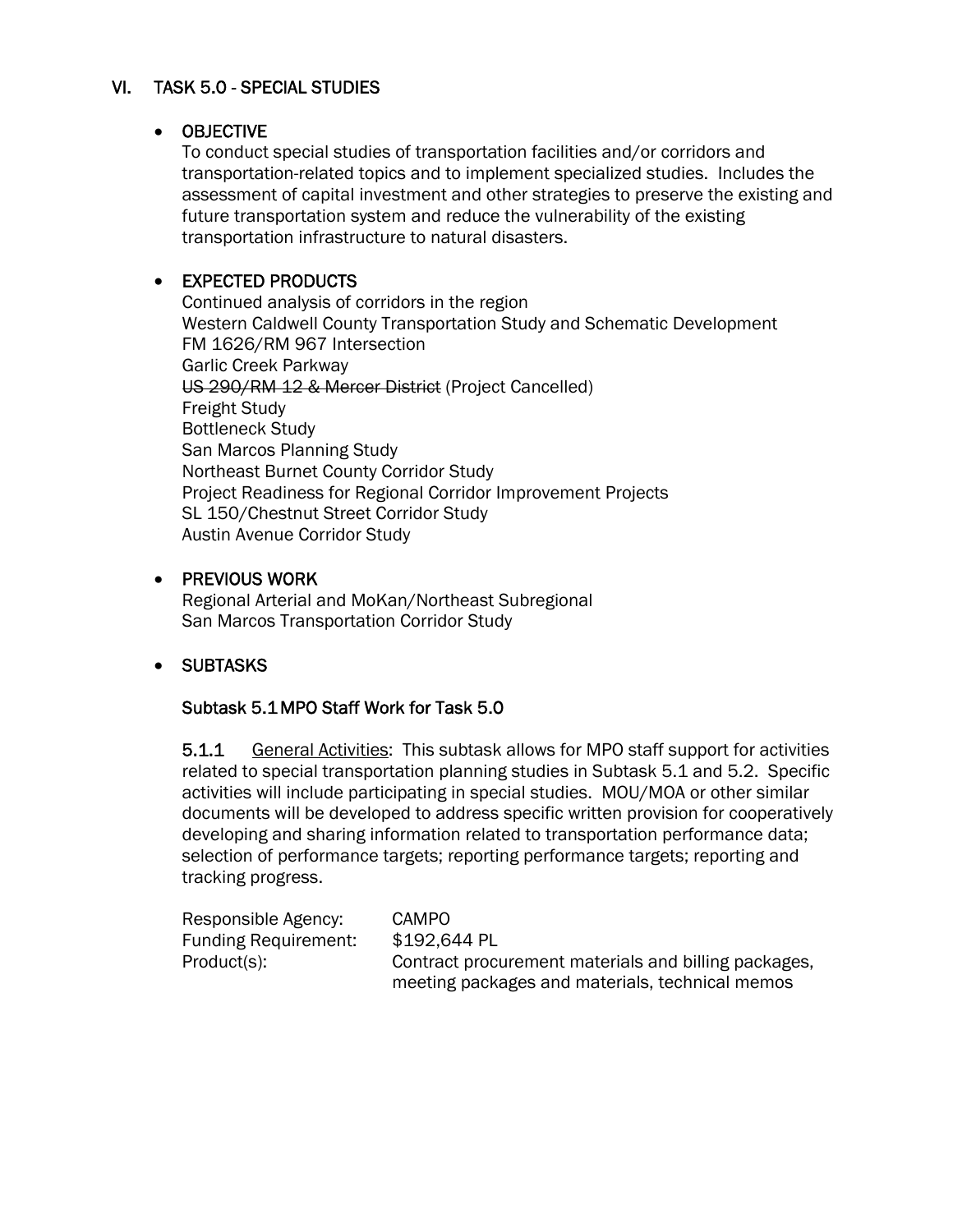# Subtask 5.2 Special Studies (undertaken by CAMPO and/or Consultant(s)

#### 5.2.1 FM 1626/RM 967 Intersection

Lane use and transportation nodal analysis. Contract TBD.

Responsible Agency: CAMPO and City of Buda Funding Requirement: \$160,000 STBG and \$40,000 Local Funds

#### 5.2.2 Garlic Creek Parkway

Corridor and connectivity analysis. Contract TBD.

Responsible Agency: CAMPO and City of Buda Funding Requirement: \$280,000 STBG and \$70,000 Local Funds

#### 5.2.3 US 290/RM 12 & Mercer District

Land use, corridor and node analysis. Contract TBD.

Responsible Agency: CAMPO and City of Dripping Springs Funding Requirement: \$360,000 STBG \$90,000 Local Funds

#### 5.2.4 Western Caldwell County Transportation Study and Schematic Development

Conduct feasibility study for new location roadway. Contract ongoing.

| Responsible Agency:         | <b>CAMPO and Caldwell County</b>           |
|-----------------------------|--------------------------------------------|
| <b>Funding Requirement:</b> | \$1,200,000 STBG and \$300,000 State Funds |

#### 5.2.5 Freight Study

The Freight Study will evaluate freight and shipping needs throughout CAMPO's sixcounty region. The study will build on the work TxDOT completed in its 2018 Freight Mobility Plan and evaluate how the needs for freight policies and projects are shifting in Central Texas as the economy is changing. With the development of new industrial, warehousing, and distribution facilities being constructed throughout the region, along with the continuing growth of e-commerce, the changing nature of freight planning must be better understood to encourage efficient freight transportation and enhance economic development. Contract TBD.

| Responsible Agency:         | <b>CAMPO</b>                   |
|-----------------------------|--------------------------------|
| <b>Funding Requirement:</b> | \$200,000 STBG and 50,000 TDCs |

#### 5.2.6 Bottleneck Study

The Bottleneck Study will evaluate major interchanges throughout CAMPO's sixcounty region. Currently, most freeway-to-freeway interchanges in the CAMPO region lack full connectivity through direct-connect ramps and drivers must uses frontage road intersections to make connections between many highways. The Bottleneck Study will evaluate these interchanges to identify where improvements between highways may be needed, including additional direct-connect ramps. The Study will also evaluate connections between high-volume principle arterial roadways to identify bottlenecks where intersection or interchange improvements may be needed. Contract TBD.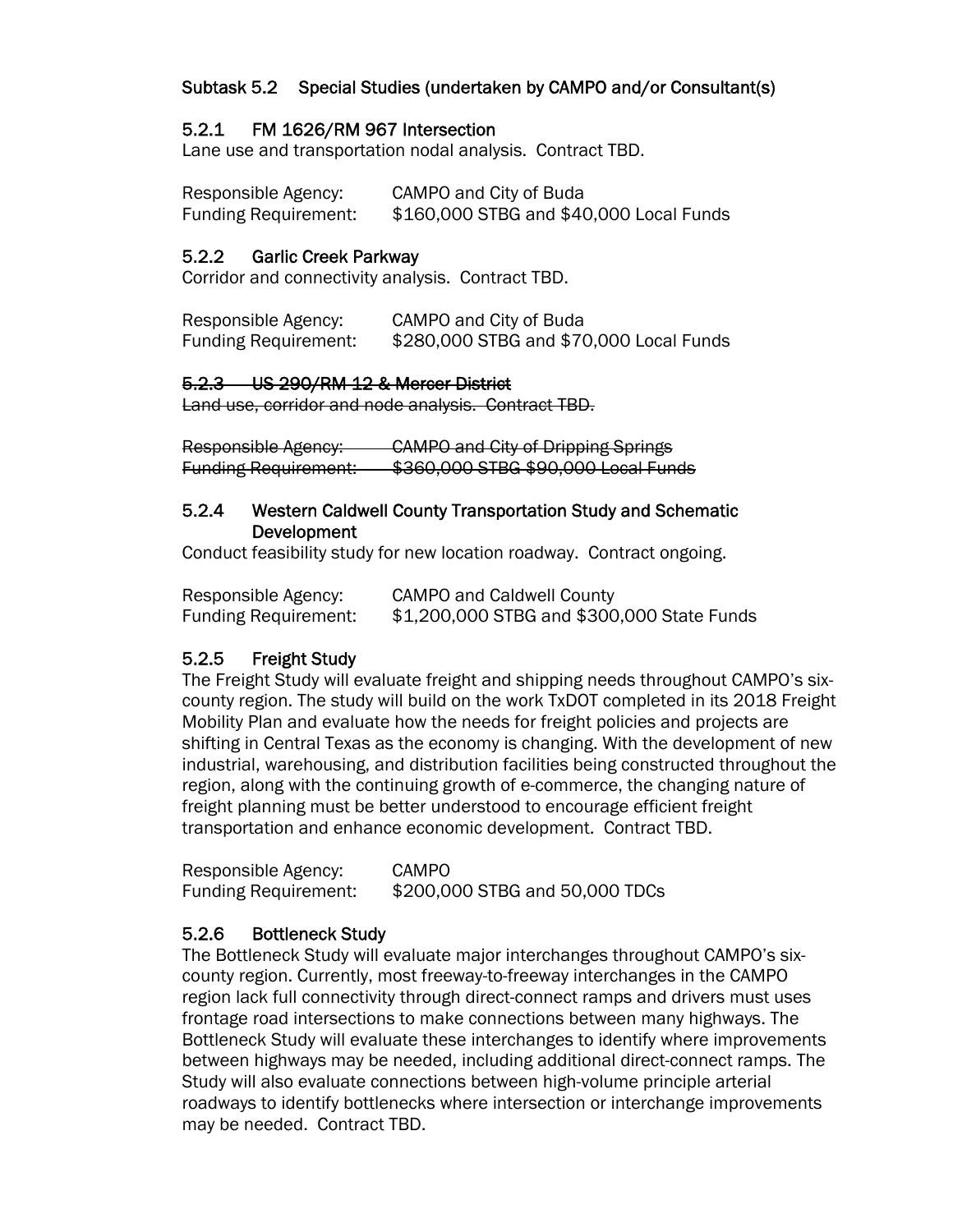Responsible Agency: CAMPO Funding Requirement: \$225,000 STBG and 56,250 TDCs

#### 5.2.7 San Marcos Platinum Planning Study

Land use, corridor, and node analysis. Contracted.

| Responsible Agency:         | CAMPO and City of San Marcos        |
|-----------------------------|-------------------------------------|
| <b>Funding Requirement:</b> | \$136,000 STBG \$34,000 Local Funds |

## 5.2.8 Northeast Burnet County Corridor Study

Planning level analyses and providing corridor planning support to develop, evaluate, and advance a broad range of mobility improvements in northeast Burnet County. Contract TBD.

Responsible Agency: CAMPO Funding Requirement: \$150,000 PL Funds

#### 5.2.9 Project Readiness for Regional Corridor Improvement Projects

Multimodal corridor studies to advance recommendations for inclusion in CAMPO's long-range Regional Transportation Plan (RTP) and for future funding consideration in CAMPO's Transportation Improvement Program (TIP). Contract TBD.

Responsible Agency: CAMPO Funding Requirement: \$7,000,000 Concession Funds

#### 5.2.10 Austin Avenue Corridor Study

The Austin Avenue Corridor Study will assess multimodal mobility/safety needs and catalytic land use opportunities for the 5-mile section of Austin Avenue between SE Inner Loop and NE Inner Loop in the City of Georgetown. The study will run concurrently with and inform several local planning efforts including the Downtown Master Plan Update, Downtown Parking Study, and Overall Transportation Plan Update. The study will include public/stakeholder engagement, needs assessment, a corridor concept plan, and an implementation plan. Contract TBD.

| Responsible Agency:         | CAMPO and City of Georgetown          |
|-----------------------------|---------------------------------------|
| <b>Funding Requirement:</b> | \$250,000 PL and \$50,000 Local Funds |

#### 5.2.11 SL 150/Chestnut Street Corridor Study

The SL 150/Chestnut Street Corridor Study will assess multimodal mobility and safety needs for the 3-mile section of SL 150/Chestnut Street between SH 71/Childers Drive and SH 71/Tahitian Drive in the City of Bastrop. Building upon community visioning work completed in 2019 as part of the Bastrop Building Block (B3) Code, the study will include public/stakeholder engagement, needs assessment, a corridor concept plan, and an implementation plan. Contract TBD.

| Responsible Agency:         | CAMPO and City of Bastrop             |
|-----------------------------|---------------------------------------|
| <b>Funding Requirement:</b> | \$200,000 PL and \$40,000 Local Funds |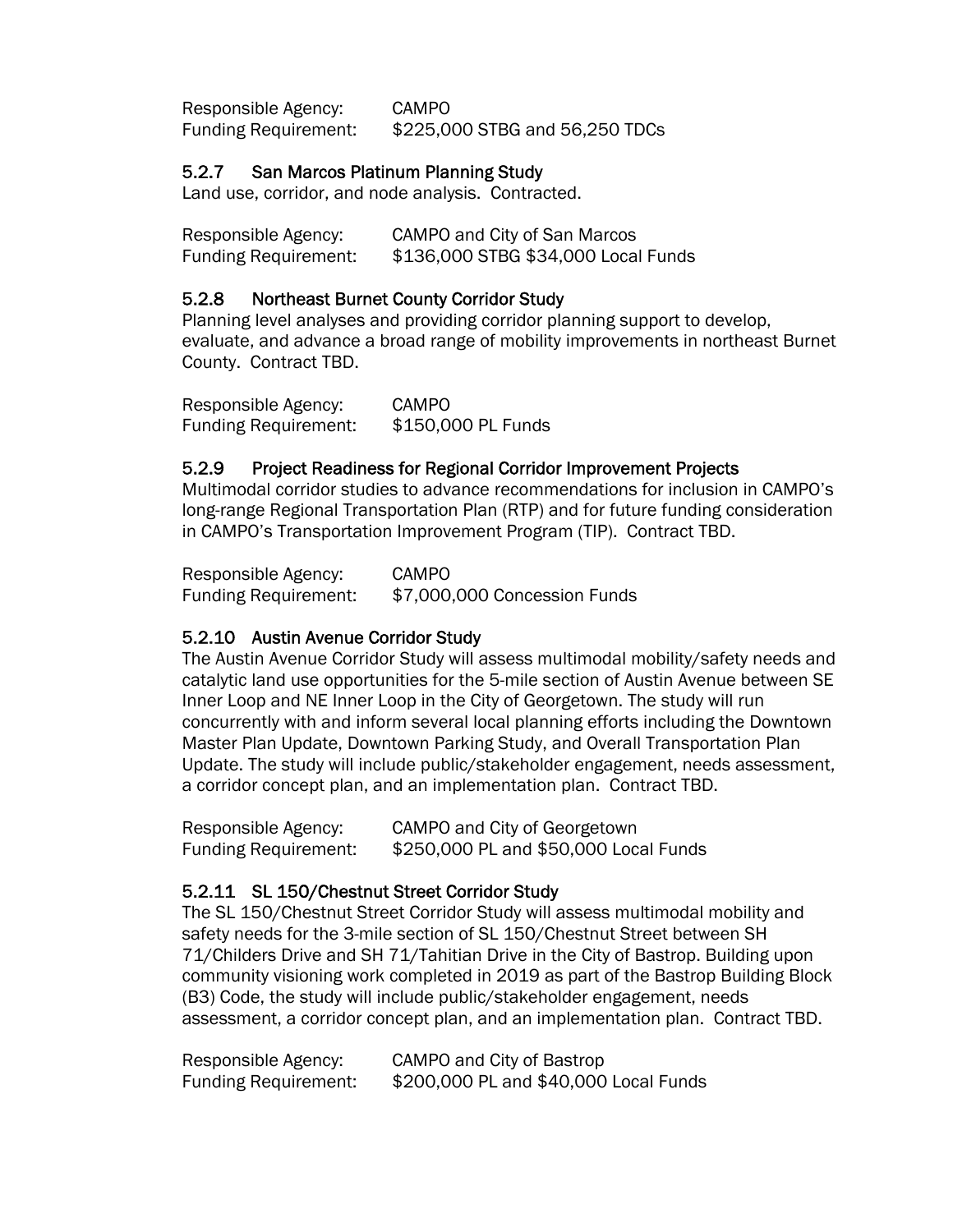## Subtask 5.3 Corridor and Feasibility Studies (undertaken by agencies other than CAMPO in the CAMPO region)

None at this time.

#### FUNDING SUMMARY

| Sub<br>task | Responsible<br>Agency | Transportation<br><b>Planning Funds</b><br>$(TPF)^2$ |                          | <b>STBG</b> |      | Local                    |                          | <b>State</b> |      | Concession |      | Total                    |        | <b>Grand Total</b> |
|-------------|-----------------------|------------------------------------------------------|--------------------------|-------------|------|--------------------------|--------------------------|--------------|------|------------|------|--------------------------|--------|--------------------|
|             |                       | 2022                                                 | 2023                     | 2022        | 2023 | 2022                     | 2023                     | 2022         | 2023 | 2022       | 2023 | 2022                     | 2023   | 2022&2023          |
|             | 5.1 CAMPO             | 94.097                                               | 98.547                   |             |      |                          |                          |              |      |            |      | 94.097                   | 98.547 | 192,644            |
|             | 5.2 CAMPO             | 600,000                                              | $\overline{\phantom{0}}$ | 2.201.000   | . .  | 234.000                  | $\overline{\phantom{a}}$ | 300,000      |      | 7.000.000  |      | 10,335,000               | . .    | 10,335,000         |
|             | 5.3 OTHER Agencies    |                                                      |                          | -           |      | $\overline{\phantom{a}}$ |                          |              |      |            |      | $\overline{\phantom{0}}$ |        |                    |
| TOTAL       |                       | 694,097                                              | 98,547                   | 2,201,000   | . .  | 234,000                  | $\overline{\phantom{a}}$ | 300,000      |      | 7,000,000  |      | 10,429,097               | 98,547 | 10,527,644         |

#### Task 5.0 - FY 2022 & 2023

 $1$ TPF – This includes both FHWA PL-112 and FTA Section 5303 Funds. TxDOT will apply transportation development credits sufficient to provide the match for TPF. As the credits reflect neither cash nor man-hours, they are not reflected in the funding tables.